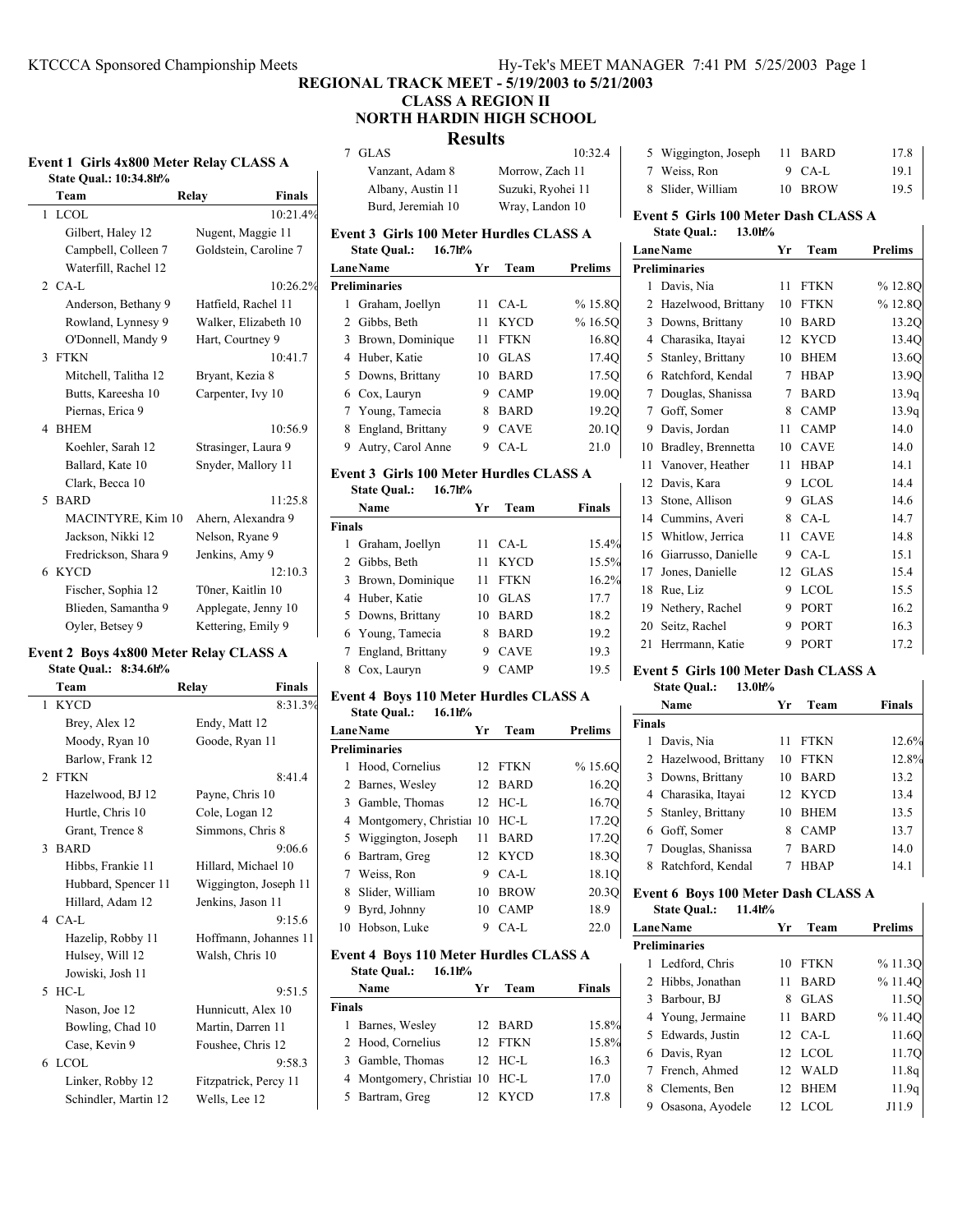## **REGIONAL TRACK MEET - 5/19/2003 to 5/21/2003**

## **CLASS A REGION II NORTH HARDIN HIGH SCHOOL**

**Results**

| Event 8 Boys 4x200 Meter Relay CLASS A<br>Event 10 Boys 1600 Meter Run CLASS A<br>10 Smith, Damarea<br>12 CAMP<br>11.9<br>State Qual.: 1:35.3h%<br>State Qual.: 4:35.1h%<br>10 CAMP<br>Thornthon, Dwayne<br>12.0<br>11<br>Team<br>Relay<br>Name<br>Yr<br>Team<br><b>Finals</b><br>Finals<br>12 WALD<br>12.2<br>12 Ferrell, Michael<br>1 FTKN<br>1:33.3%<br>12 KYCD<br>4:37.6<br>1 Brey, Alex<br>9 GLAS<br>12.4<br>13 Shannon, Michael<br>Ledford, Chris 10<br>4:41.2<br>Wright, Mike 10<br>2 Halsell, Robert<br>11 BROW<br>9 PORT<br>12.5<br>14 Brown, Caleb<br>Poe, Darun 12<br>4:47.6<br>Brown, John 10<br>3 Hurtle, Chris<br>10 FTKN<br>12.5<br>15 Wilson, Durand<br>10 CAVE<br>4:57.4<br>Williams, Derrick 8<br>Wright, Marcus 7<br>4 Nason, Joe<br>12 HC-L<br>16 Chervenak, Josh<br>9 BROW<br>14.1<br>2 BARD<br>1:34.2%<br>11 KYCD<br>4:57.7<br>5 Goode, Ryan<br>14.4<br>17 Furguson, Drew<br>6 HBAP<br>Payne, Chris 11<br>Butler, Jamehyl 9<br>12 FTKN<br>4:58.6<br>6 Cole, Logan<br>$\rm DQ$<br>--- Wright, Mike<br>10 FTKN<br>Young, Jermaine 11<br>5:05.8<br>Hibbs, Jonathan 11<br>7 Hillard, Michael<br>10 BARD<br>5:09.6<br>Obeng, Kwasi 9<br>10 BHEM<br>Stone, Maurice 11<br>8 Clements, TY<br>Event 6 Boys 100 Meter Dash CLASS A<br>3 KYCD<br>1:38.0<br>11 CA-L<br>5:27.3<br><b>State Qual.:</b><br>11.4h%<br>9 Hazelip, Robby<br>Team<br><b>Finals</b><br>7 PORT<br>5:29.2<br>Name<br>Yr<br>Bartram, Greg 12<br>Stover, Thomas 12<br>10 Wellum, Joel<br>9 HC-L<br>5:31.1<br><b>Finals</b><br>Juneja, Fahr 12<br>Kleier, Ryan 12<br>Case, Kevin<br>11<br>5:43.2<br>1 Ledford, Chris<br>10 FTKN<br>11.1%<br>Endy, Matt 12<br>12 Schindler, Martin<br>12 LCOL<br>11 BARD<br>11.2%<br>4 CAMP<br>8 CAMP<br>5:52.2<br>2 Hibbs, Jonathan<br>1:39.0<br>13 Bradshaw, Matt<br>11 BARD<br>11.3%<br>Thornthon, Dwayne 10<br>14 Clark, Matthew<br>10 HBAP<br>5:52.4<br>3 Young, Jermaine<br>Shirley, Tyson 10<br>12 LCOL<br>Smith, Damarea 12<br>5:57.0<br>4 Davis, Ryan<br>11.4%<br>Anderson, Brandon 12<br>15 Schanie, Jack<br>10 PORT<br>5:59.6<br>5 French, Ahmed<br>12 WALD<br>11.5<br>Byrd, Johnny 10<br>16 Wilson, Jordan<br>7 HBAP<br>6 Edwards, Justin<br>12 CA-L<br>11.7<br>5 CA-L<br>1:39.3<br>17 Wells, Lee<br>12 LCOL<br>6:04.3<br>6:28.8<br>8 GLAS<br>11.9<br>10 STF<br>7 Barbour, BJ<br>Anderson, Peter 12<br>Murray, Matt 11<br>18 McMurry, Addison<br>DQ<br>Edwards, Justin 12<br>Cummins, Chase 11<br>--- Morrow, Zach<br>11 GLAS<br>Event 7 Girls 4x200 Meter Relay CLASS A<br>Blake, Jack 11<br>Brough, John 12<br>State Qual.: 1:51.0h%<br>Event 11 Girls 4x100 Meter Relay CLASS A<br>6 LCOL<br>1:39.4<br>52.9h%<br>Team<br>Relay<br><b>Finals</b><br><b>State Qual.:</b><br>Sarki, Evan 12<br>Rawley, Will 12<br><b>FTKN</b><br>1:47.7%<br>Team<br>Relay<br><b>Finals</b><br>Hadley, John 12<br>Osasona, Ayodele 12<br>1 FTKN<br>51.3%<br>Davis, Nia 11<br>Hazelwood, Brittany 10<br>Linker, Robby 12<br>Butts, Kareesha 10<br>Carpenter, Ivy 10<br>Davis, Nia 11<br>Hazelwood, Brittany 10<br>1:39.5<br>7 HBAP<br>Butts, Kareesha 10<br>Wright, Lashaun 12<br>Neal, Ashley 8<br>Carpenter, Ivy 10<br>Freeman, Daniel 12<br>Wade, Bobby 8<br>1:53.1<br>2 CA-L<br>Wright, Lashaun 12<br>Neal, Ashley 8<br>Clark, Matthew 10<br>Kunsman, Paul 9<br>Forrest, Mason 9<br>Flaherty, Lauren 11<br>2 BARD<br>54.1<br>Furguson, Drew 6<br>O'Donnell, Mandy 9<br>Kimberland, Kenya 9<br>Hatfield, Rachel 11<br>Hazelwood, Shatoya 8<br>8 HC-L<br>1:41.9<br>Hutchins, Brandie 11<br>Douglas, Shanissa 7<br>Cummins, Averi 8<br>Graham, Joellyn 11<br>Gamble, Thomas 12<br>Quinn, Clayton 12<br>3 BARD<br>Downs, Brittany 10<br>1:53.6<br>Turner, Latoya 10<br>Durham, Cory 12<br>Montgomery, Christian<br>55.0<br>Kimberland, Kenya 9<br>Hazelwood, Shatoya 8<br>3 BHEM<br>Hunnicutt, Alex 10<br>Foushee, Chris 12<br>Downs, Brittany 10<br>Douglas, Shanissa 7<br>Clark, Becca 10<br>Gentry, Sara 10<br>Blackmon, Carly 12<br>McNear, Shenae 10<br>Stanley, Brittany 10<br>Ballard, Kate 10<br>Event 9 Girls 1600 Meter Run CLASS A<br>4 BHEM<br>4 CA-L<br>1:57.7<br>State Qual.: 5:34.1h%<br>58.1<br>Strasinger, Laura 9<br>Yr Team<br><b>Finals</b><br>O'Donnell, Mandy 9<br>Clark, Becca 10<br>Name<br>Flaherty, Lauren 11<br>Gentry, Sara 10<br>Stanley, Brittany 10<br>1 Gilbert, Haley<br>12 LCOL<br>5:22.9%<br>Giarrusso, Danielle 9<br>Karrer, Katie 8<br>5 LCOL<br>2:09.0<br>2 McRoberts, Kelly<br>6 BROW<br>5:53.3<br>Marshall, Jessie 10<br>Marshall, Randi 8<br>Waterfill, Rachel 12<br>3 Walker, Elizabeth<br>10 CA-L<br>Jesse, LU 10<br>5:54.4<br>5 CAMP<br>59.0<br>Wells, Elanor 9<br>4 Blieden, Samantha<br>9 KYCD<br>5:59.5<br>Davis, Jordan 11<br>Goff, Somer 8<br>Fitzpatrick, Brittany 10<br>Schumacher, Charlotte 8 Starks, Liz 11<br>5 Koehler, Sarah<br>12 BHEM<br>6:05.6<br>Cox, Lauryn 9<br>Durham, Holly 9<br>2:11.3<br>6 Nelson, Ryane<br>9 BARD<br>6 GLAS<br>6 HBAP<br>6:05.8<br>1:00.4<br>McHendry, Courtney 8<br>Veling, Natalie 11<br>7 Ahern, Alexandra<br>9<br><b>BARD</b><br>6:09.1<br>Huber, Katie 10<br>Jones, Danielle 12<br>Perkins, Alyssa 9<br>8 Hart, Courtney<br>9<br>CA-L<br>Gilreath, Deborah 9<br>Brutscher, Alexa 9<br>6:35.7<br>Stone, Allison 9<br>9 Puckett, Tessa<br>10 HC-L<br>6:48.4<br>May, Nadia 9<br>Fant, Charlie 9<br>10 Andino, Esselyn<br><b>FTKN</b><br>6:51.5<br>7 LCOL<br>1:02.3<br>8 |  | Preliminaries  (Event 6 Boys 100 Meter Dash |  |  |  |  |   |      |    |            |                 |  |
|---------------------------------------------------------------------------------------------------------------------------------------------------------------------------------------------------------------------------------------------------------------------------------------------------------------------------------------------------------------------------------------------------------------------------------------------------------------------------------------------------------------------------------------------------------------------------------------------------------------------------------------------------------------------------------------------------------------------------------------------------------------------------------------------------------------------------------------------------------------------------------------------------------------------------------------------------------------------------------------------------------------------------------------------------------------------------------------------------------------------------------------------------------------------------------------------------------------------------------------------------------------------------------------------------------------------------------------------------------------------------------------------------------------------------------------------------------------------------------------------------------------------------------------------------------------------------------------------------------------------------------------------------------------------------------------------------------------------------------------------------------------------------------------------------------------------------------------------------------------------------------------------------------------------------------------------------------------------------------------------------------------------------------------------------------------------------------------------------------------------------------------------------------------------------------------------------------------------------------------------------------------------------------------------------------------------------------------------------------------------------------------------------------------------------------------------------------------------------------------------------------------------------------------------------------------------------------------------------------------------------------------------------------------------------------------------------------------------------------------------------------------------------------------------------------------------------------------------------------------------------------------------------------------------------------------------------------------------------------------------------------------------------------------------------------------------------------------------------------------------------------------------------------------------------------------------------------------------------------------------------------------------------------------------------------------------------------------------------------------------------------------------------------------------------------------------------------------------------------------------------------------------------------------------------------------------------------------------------------------------------------------------------------------------------------------------------------------------------------------------------------------------------------------------------------------------------------------------------------------------------------------------------------------------------------------------------------------------------------------------------------------------------------------------------------------------------------------------------------------------------------------------------------------------------------------------------------------------------------------------------------------------------------------------------------------------------------------------------------------------------------------------------------------------------------------------------------------------------------------------------------------------------------------------------------------------------------------------------------------------------------------------------------------------------------------------------------------------------------------------------------------------------------------------------------------------------------------------------------------------------------------------------------------------------------------------------------------------------------------------------------------------------------------------------------------------------------------------------------------------------------------------------------------------------------------------------------------------------------------------------------------------------------------------------------------------------------------------------------------------|--|---------------------------------------------|--|--|--|--|---|------|----|------------|-----------------|--|
|                                                                                                                                                                                                                                                                                                                                                                                                                                                                                                                                                                                                                                                                                                                                                                                                                                                                                                                                                                                                                                                                                                                                                                                                                                                                                                                                                                                                                                                                                                                                                                                                                                                                                                                                                                                                                                                                                                                                                                                                                                                                                                                                                                                                                                                                                                                                                                                                                                                                                                                                                                                                                                                                                                                                                                                                                                                                                                                                                                                                                                                                                                                                                                                                                                                                                                                                                                                                                                                                                                                                                                                                                                                                                                                                                                                                                                                                                                                                                                                                                                                                                                                                                                                                                                                                                                                                                                                                                                                                                                                                                                                                                                                                                                                                                                                                                                                                                                                                                                                                                                                                                                                                                                                                                                                                                                                                                                     |  |                                             |  |  |  |  |   |      |    |            |                 |  |
|                                                                                                                                                                                                                                                                                                                                                                                                                                                                                                                                                                                                                                                                                                                                                                                                                                                                                                                                                                                                                                                                                                                                                                                                                                                                                                                                                                                                                                                                                                                                                                                                                                                                                                                                                                                                                                                                                                                                                                                                                                                                                                                                                                                                                                                                                                                                                                                                                                                                                                                                                                                                                                                                                                                                                                                                                                                                                                                                                                                                                                                                                                                                                                                                                                                                                                                                                                                                                                                                                                                                                                                                                                                                                                                                                                                                                                                                                                                                                                                                                                                                                                                                                                                                                                                                                                                                                                                                                                                                                                                                                                                                                                                                                                                                                                                                                                                                                                                                                                                                                                                                                                                                                                                                                                                                                                                                                                     |  |                                             |  |  |  |  |   |      |    |            |                 |  |
|                                                                                                                                                                                                                                                                                                                                                                                                                                                                                                                                                                                                                                                                                                                                                                                                                                                                                                                                                                                                                                                                                                                                                                                                                                                                                                                                                                                                                                                                                                                                                                                                                                                                                                                                                                                                                                                                                                                                                                                                                                                                                                                                                                                                                                                                                                                                                                                                                                                                                                                                                                                                                                                                                                                                                                                                                                                                                                                                                                                                                                                                                                                                                                                                                                                                                                                                                                                                                                                                                                                                                                                                                                                                                                                                                                                                                                                                                                                                                                                                                                                                                                                                                                                                                                                                                                                                                                                                                                                                                                                                                                                                                                                                                                                                                                                                                                                                                                                                                                                                                                                                                                                                                                                                                                                                                                                                                                     |  |                                             |  |  |  |  |   |      |    |            |                 |  |
|                                                                                                                                                                                                                                                                                                                                                                                                                                                                                                                                                                                                                                                                                                                                                                                                                                                                                                                                                                                                                                                                                                                                                                                                                                                                                                                                                                                                                                                                                                                                                                                                                                                                                                                                                                                                                                                                                                                                                                                                                                                                                                                                                                                                                                                                                                                                                                                                                                                                                                                                                                                                                                                                                                                                                                                                                                                                                                                                                                                                                                                                                                                                                                                                                                                                                                                                                                                                                                                                                                                                                                                                                                                                                                                                                                                                                                                                                                                                                                                                                                                                                                                                                                                                                                                                                                                                                                                                                                                                                                                                                                                                                                                                                                                                                                                                                                                                                                                                                                                                                                                                                                                                                                                                                                                                                                                                                                     |  |                                             |  |  |  |  |   |      |    |            |                 |  |
|                                                                                                                                                                                                                                                                                                                                                                                                                                                                                                                                                                                                                                                                                                                                                                                                                                                                                                                                                                                                                                                                                                                                                                                                                                                                                                                                                                                                                                                                                                                                                                                                                                                                                                                                                                                                                                                                                                                                                                                                                                                                                                                                                                                                                                                                                                                                                                                                                                                                                                                                                                                                                                                                                                                                                                                                                                                                                                                                                                                                                                                                                                                                                                                                                                                                                                                                                                                                                                                                                                                                                                                                                                                                                                                                                                                                                                                                                                                                                                                                                                                                                                                                                                                                                                                                                                                                                                                                                                                                                                                                                                                                                                                                                                                                                                                                                                                                                                                                                                                                                                                                                                                                                                                                                                                                                                                                                                     |  |                                             |  |  |  |  |   |      |    |            |                 |  |
|                                                                                                                                                                                                                                                                                                                                                                                                                                                                                                                                                                                                                                                                                                                                                                                                                                                                                                                                                                                                                                                                                                                                                                                                                                                                                                                                                                                                                                                                                                                                                                                                                                                                                                                                                                                                                                                                                                                                                                                                                                                                                                                                                                                                                                                                                                                                                                                                                                                                                                                                                                                                                                                                                                                                                                                                                                                                                                                                                                                                                                                                                                                                                                                                                                                                                                                                                                                                                                                                                                                                                                                                                                                                                                                                                                                                                                                                                                                                                                                                                                                                                                                                                                                                                                                                                                                                                                                                                                                                                                                                                                                                                                                                                                                                                                                                                                                                                                                                                                                                                                                                                                                                                                                                                                                                                                                                                                     |  |                                             |  |  |  |  |   |      |    |            |                 |  |
|                                                                                                                                                                                                                                                                                                                                                                                                                                                                                                                                                                                                                                                                                                                                                                                                                                                                                                                                                                                                                                                                                                                                                                                                                                                                                                                                                                                                                                                                                                                                                                                                                                                                                                                                                                                                                                                                                                                                                                                                                                                                                                                                                                                                                                                                                                                                                                                                                                                                                                                                                                                                                                                                                                                                                                                                                                                                                                                                                                                                                                                                                                                                                                                                                                                                                                                                                                                                                                                                                                                                                                                                                                                                                                                                                                                                                                                                                                                                                                                                                                                                                                                                                                                                                                                                                                                                                                                                                                                                                                                                                                                                                                                                                                                                                                                                                                                                                                                                                                                                                                                                                                                                                                                                                                                                                                                                                                     |  |                                             |  |  |  |  |   |      |    |            |                 |  |
|                                                                                                                                                                                                                                                                                                                                                                                                                                                                                                                                                                                                                                                                                                                                                                                                                                                                                                                                                                                                                                                                                                                                                                                                                                                                                                                                                                                                                                                                                                                                                                                                                                                                                                                                                                                                                                                                                                                                                                                                                                                                                                                                                                                                                                                                                                                                                                                                                                                                                                                                                                                                                                                                                                                                                                                                                                                                                                                                                                                                                                                                                                                                                                                                                                                                                                                                                                                                                                                                                                                                                                                                                                                                                                                                                                                                                                                                                                                                                                                                                                                                                                                                                                                                                                                                                                                                                                                                                                                                                                                                                                                                                                                                                                                                                                                                                                                                                                                                                                                                                                                                                                                                                                                                                                                                                                                                                                     |  |                                             |  |  |  |  |   |      |    |            |                 |  |
|                                                                                                                                                                                                                                                                                                                                                                                                                                                                                                                                                                                                                                                                                                                                                                                                                                                                                                                                                                                                                                                                                                                                                                                                                                                                                                                                                                                                                                                                                                                                                                                                                                                                                                                                                                                                                                                                                                                                                                                                                                                                                                                                                                                                                                                                                                                                                                                                                                                                                                                                                                                                                                                                                                                                                                                                                                                                                                                                                                                                                                                                                                                                                                                                                                                                                                                                                                                                                                                                                                                                                                                                                                                                                                                                                                                                                                                                                                                                                                                                                                                                                                                                                                                                                                                                                                                                                                                                                                                                                                                                                                                                                                                                                                                                                                                                                                                                                                                                                                                                                                                                                                                                                                                                                                                                                                                                                                     |  |                                             |  |  |  |  |   |      |    |            |                 |  |
|                                                                                                                                                                                                                                                                                                                                                                                                                                                                                                                                                                                                                                                                                                                                                                                                                                                                                                                                                                                                                                                                                                                                                                                                                                                                                                                                                                                                                                                                                                                                                                                                                                                                                                                                                                                                                                                                                                                                                                                                                                                                                                                                                                                                                                                                                                                                                                                                                                                                                                                                                                                                                                                                                                                                                                                                                                                                                                                                                                                                                                                                                                                                                                                                                                                                                                                                                                                                                                                                                                                                                                                                                                                                                                                                                                                                                                                                                                                                                                                                                                                                                                                                                                                                                                                                                                                                                                                                                                                                                                                                                                                                                                                                                                                                                                                                                                                                                                                                                                                                                                                                                                                                                                                                                                                                                                                                                                     |  |                                             |  |  |  |  |   |      |    |            |                 |  |
|                                                                                                                                                                                                                                                                                                                                                                                                                                                                                                                                                                                                                                                                                                                                                                                                                                                                                                                                                                                                                                                                                                                                                                                                                                                                                                                                                                                                                                                                                                                                                                                                                                                                                                                                                                                                                                                                                                                                                                                                                                                                                                                                                                                                                                                                                                                                                                                                                                                                                                                                                                                                                                                                                                                                                                                                                                                                                                                                                                                                                                                                                                                                                                                                                                                                                                                                                                                                                                                                                                                                                                                                                                                                                                                                                                                                                                                                                                                                                                                                                                                                                                                                                                                                                                                                                                                                                                                                                                                                                                                                                                                                                                                                                                                                                                                                                                                                                                                                                                                                                                                                                                                                                                                                                                                                                                                                                                     |  |                                             |  |  |  |  |   |      |    |            |                 |  |
|                                                                                                                                                                                                                                                                                                                                                                                                                                                                                                                                                                                                                                                                                                                                                                                                                                                                                                                                                                                                                                                                                                                                                                                                                                                                                                                                                                                                                                                                                                                                                                                                                                                                                                                                                                                                                                                                                                                                                                                                                                                                                                                                                                                                                                                                                                                                                                                                                                                                                                                                                                                                                                                                                                                                                                                                                                                                                                                                                                                                                                                                                                                                                                                                                                                                                                                                                                                                                                                                                                                                                                                                                                                                                                                                                                                                                                                                                                                                                                                                                                                                                                                                                                                                                                                                                                                                                                                                                                                                                                                                                                                                                                                                                                                                                                                                                                                                                                                                                                                                                                                                                                                                                                                                                                                                                                                                                                     |  |                                             |  |  |  |  |   |      |    |            |                 |  |
|                                                                                                                                                                                                                                                                                                                                                                                                                                                                                                                                                                                                                                                                                                                                                                                                                                                                                                                                                                                                                                                                                                                                                                                                                                                                                                                                                                                                                                                                                                                                                                                                                                                                                                                                                                                                                                                                                                                                                                                                                                                                                                                                                                                                                                                                                                                                                                                                                                                                                                                                                                                                                                                                                                                                                                                                                                                                                                                                                                                                                                                                                                                                                                                                                                                                                                                                                                                                                                                                                                                                                                                                                                                                                                                                                                                                                                                                                                                                                                                                                                                                                                                                                                                                                                                                                                                                                                                                                                                                                                                                                                                                                                                                                                                                                                                                                                                                                                                                                                                                                                                                                                                                                                                                                                                                                                                                                                     |  |                                             |  |  |  |  |   |      |    |            |                 |  |
|                                                                                                                                                                                                                                                                                                                                                                                                                                                                                                                                                                                                                                                                                                                                                                                                                                                                                                                                                                                                                                                                                                                                                                                                                                                                                                                                                                                                                                                                                                                                                                                                                                                                                                                                                                                                                                                                                                                                                                                                                                                                                                                                                                                                                                                                                                                                                                                                                                                                                                                                                                                                                                                                                                                                                                                                                                                                                                                                                                                                                                                                                                                                                                                                                                                                                                                                                                                                                                                                                                                                                                                                                                                                                                                                                                                                                                                                                                                                                                                                                                                                                                                                                                                                                                                                                                                                                                                                                                                                                                                                                                                                                                                                                                                                                                                                                                                                                                                                                                                                                                                                                                                                                                                                                                                                                                                                                                     |  |                                             |  |  |  |  |   |      |    |            |                 |  |
|                                                                                                                                                                                                                                                                                                                                                                                                                                                                                                                                                                                                                                                                                                                                                                                                                                                                                                                                                                                                                                                                                                                                                                                                                                                                                                                                                                                                                                                                                                                                                                                                                                                                                                                                                                                                                                                                                                                                                                                                                                                                                                                                                                                                                                                                                                                                                                                                                                                                                                                                                                                                                                                                                                                                                                                                                                                                                                                                                                                                                                                                                                                                                                                                                                                                                                                                                                                                                                                                                                                                                                                                                                                                                                                                                                                                                                                                                                                                                                                                                                                                                                                                                                                                                                                                                                                                                                                                                                                                                                                                                                                                                                                                                                                                                                                                                                                                                                                                                                                                                                                                                                                                                                                                                                                                                                                                                                     |  |                                             |  |  |  |  |   |      |    |            |                 |  |
|                                                                                                                                                                                                                                                                                                                                                                                                                                                                                                                                                                                                                                                                                                                                                                                                                                                                                                                                                                                                                                                                                                                                                                                                                                                                                                                                                                                                                                                                                                                                                                                                                                                                                                                                                                                                                                                                                                                                                                                                                                                                                                                                                                                                                                                                                                                                                                                                                                                                                                                                                                                                                                                                                                                                                                                                                                                                                                                                                                                                                                                                                                                                                                                                                                                                                                                                                                                                                                                                                                                                                                                                                                                                                                                                                                                                                                                                                                                                                                                                                                                                                                                                                                                                                                                                                                                                                                                                                                                                                                                                                                                                                                                                                                                                                                                                                                                                                                                                                                                                                                                                                                                                                                                                                                                                                                                                                                     |  |                                             |  |  |  |  |   |      |    |            |                 |  |
|                                                                                                                                                                                                                                                                                                                                                                                                                                                                                                                                                                                                                                                                                                                                                                                                                                                                                                                                                                                                                                                                                                                                                                                                                                                                                                                                                                                                                                                                                                                                                                                                                                                                                                                                                                                                                                                                                                                                                                                                                                                                                                                                                                                                                                                                                                                                                                                                                                                                                                                                                                                                                                                                                                                                                                                                                                                                                                                                                                                                                                                                                                                                                                                                                                                                                                                                                                                                                                                                                                                                                                                                                                                                                                                                                                                                                                                                                                                                                                                                                                                                                                                                                                                                                                                                                                                                                                                                                                                                                                                                                                                                                                                                                                                                                                                                                                                                                                                                                                                                                                                                                                                                                                                                                                                                                                                                                                     |  |                                             |  |  |  |  |   |      |    |            |                 |  |
|                                                                                                                                                                                                                                                                                                                                                                                                                                                                                                                                                                                                                                                                                                                                                                                                                                                                                                                                                                                                                                                                                                                                                                                                                                                                                                                                                                                                                                                                                                                                                                                                                                                                                                                                                                                                                                                                                                                                                                                                                                                                                                                                                                                                                                                                                                                                                                                                                                                                                                                                                                                                                                                                                                                                                                                                                                                                                                                                                                                                                                                                                                                                                                                                                                                                                                                                                                                                                                                                                                                                                                                                                                                                                                                                                                                                                                                                                                                                                                                                                                                                                                                                                                                                                                                                                                                                                                                                                                                                                                                                                                                                                                                                                                                                                                                                                                                                                                                                                                                                                                                                                                                                                                                                                                                                                                                                                                     |  |                                             |  |  |  |  |   |      |    |            |                 |  |
|                                                                                                                                                                                                                                                                                                                                                                                                                                                                                                                                                                                                                                                                                                                                                                                                                                                                                                                                                                                                                                                                                                                                                                                                                                                                                                                                                                                                                                                                                                                                                                                                                                                                                                                                                                                                                                                                                                                                                                                                                                                                                                                                                                                                                                                                                                                                                                                                                                                                                                                                                                                                                                                                                                                                                                                                                                                                                                                                                                                                                                                                                                                                                                                                                                                                                                                                                                                                                                                                                                                                                                                                                                                                                                                                                                                                                                                                                                                                                                                                                                                                                                                                                                                                                                                                                                                                                                                                                                                                                                                                                                                                                                                                                                                                                                                                                                                                                                                                                                                                                                                                                                                                                                                                                                                                                                                                                                     |  |                                             |  |  |  |  |   |      |    |            |                 |  |
|                                                                                                                                                                                                                                                                                                                                                                                                                                                                                                                                                                                                                                                                                                                                                                                                                                                                                                                                                                                                                                                                                                                                                                                                                                                                                                                                                                                                                                                                                                                                                                                                                                                                                                                                                                                                                                                                                                                                                                                                                                                                                                                                                                                                                                                                                                                                                                                                                                                                                                                                                                                                                                                                                                                                                                                                                                                                                                                                                                                                                                                                                                                                                                                                                                                                                                                                                                                                                                                                                                                                                                                                                                                                                                                                                                                                                                                                                                                                                                                                                                                                                                                                                                                                                                                                                                                                                                                                                                                                                                                                                                                                                                                                                                                                                                                                                                                                                                                                                                                                                                                                                                                                                                                                                                                                                                                                                                     |  |                                             |  |  |  |  |   |      |    |            |                 |  |
|                                                                                                                                                                                                                                                                                                                                                                                                                                                                                                                                                                                                                                                                                                                                                                                                                                                                                                                                                                                                                                                                                                                                                                                                                                                                                                                                                                                                                                                                                                                                                                                                                                                                                                                                                                                                                                                                                                                                                                                                                                                                                                                                                                                                                                                                                                                                                                                                                                                                                                                                                                                                                                                                                                                                                                                                                                                                                                                                                                                                                                                                                                                                                                                                                                                                                                                                                                                                                                                                                                                                                                                                                                                                                                                                                                                                                                                                                                                                                                                                                                                                                                                                                                                                                                                                                                                                                                                                                                                                                                                                                                                                                                                                                                                                                                                                                                                                                                                                                                                                                                                                                                                                                                                                                                                                                                                                                                     |  |                                             |  |  |  |  |   |      |    |            |                 |  |
|                                                                                                                                                                                                                                                                                                                                                                                                                                                                                                                                                                                                                                                                                                                                                                                                                                                                                                                                                                                                                                                                                                                                                                                                                                                                                                                                                                                                                                                                                                                                                                                                                                                                                                                                                                                                                                                                                                                                                                                                                                                                                                                                                                                                                                                                                                                                                                                                                                                                                                                                                                                                                                                                                                                                                                                                                                                                                                                                                                                                                                                                                                                                                                                                                                                                                                                                                                                                                                                                                                                                                                                                                                                                                                                                                                                                                                                                                                                                                                                                                                                                                                                                                                                                                                                                                                                                                                                                                                                                                                                                                                                                                                                                                                                                                                                                                                                                                                                                                                                                                                                                                                                                                                                                                                                                                                                                                                     |  |                                             |  |  |  |  |   |      |    |            |                 |  |
|                                                                                                                                                                                                                                                                                                                                                                                                                                                                                                                                                                                                                                                                                                                                                                                                                                                                                                                                                                                                                                                                                                                                                                                                                                                                                                                                                                                                                                                                                                                                                                                                                                                                                                                                                                                                                                                                                                                                                                                                                                                                                                                                                                                                                                                                                                                                                                                                                                                                                                                                                                                                                                                                                                                                                                                                                                                                                                                                                                                                                                                                                                                                                                                                                                                                                                                                                                                                                                                                                                                                                                                                                                                                                                                                                                                                                                                                                                                                                                                                                                                                                                                                                                                                                                                                                                                                                                                                                                                                                                                                                                                                                                                                                                                                                                                                                                                                                                                                                                                                                                                                                                                                                                                                                                                                                                                                                                     |  |                                             |  |  |  |  |   |      |    |            |                 |  |
|                                                                                                                                                                                                                                                                                                                                                                                                                                                                                                                                                                                                                                                                                                                                                                                                                                                                                                                                                                                                                                                                                                                                                                                                                                                                                                                                                                                                                                                                                                                                                                                                                                                                                                                                                                                                                                                                                                                                                                                                                                                                                                                                                                                                                                                                                                                                                                                                                                                                                                                                                                                                                                                                                                                                                                                                                                                                                                                                                                                                                                                                                                                                                                                                                                                                                                                                                                                                                                                                                                                                                                                                                                                                                                                                                                                                                                                                                                                                                                                                                                                                                                                                                                                                                                                                                                                                                                                                                                                                                                                                                                                                                                                                                                                                                                                                                                                                                                                                                                                                                                                                                                                                                                                                                                                                                                                                                                     |  |                                             |  |  |  |  |   |      |    |            |                 |  |
|                                                                                                                                                                                                                                                                                                                                                                                                                                                                                                                                                                                                                                                                                                                                                                                                                                                                                                                                                                                                                                                                                                                                                                                                                                                                                                                                                                                                                                                                                                                                                                                                                                                                                                                                                                                                                                                                                                                                                                                                                                                                                                                                                                                                                                                                                                                                                                                                                                                                                                                                                                                                                                                                                                                                                                                                                                                                                                                                                                                                                                                                                                                                                                                                                                                                                                                                                                                                                                                                                                                                                                                                                                                                                                                                                                                                                                                                                                                                                                                                                                                                                                                                                                                                                                                                                                                                                                                                                                                                                                                                                                                                                                                                                                                                                                                                                                                                                                                                                                                                                                                                                                                                                                                                                                                                                                                                                                     |  |                                             |  |  |  |  |   |      |    |            |                 |  |
|                                                                                                                                                                                                                                                                                                                                                                                                                                                                                                                                                                                                                                                                                                                                                                                                                                                                                                                                                                                                                                                                                                                                                                                                                                                                                                                                                                                                                                                                                                                                                                                                                                                                                                                                                                                                                                                                                                                                                                                                                                                                                                                                                                                                                                                                                                                                                                                                                                                                                                                                                                                                                                                                                                                                                                                                                                                                                                                                                                                                                                                                                                                                                                                                                                                                                                                                                                                                                                                                                                                                                                                                                                                                                                                                                                                                                                                                                                                                                                                                                                                                                                                                                                                                                                                                                                                                                                                                                                                                                                                                                                                                                                                                                                                                                                                                                                                                                                                                                                                                                                                                                                                                                                                                                                                                                                                                                                     |  |                                             |  |  |  |  |   |      |    |            |                 |  |
|                                                                                                                                                                                                                                                                                                                                                                                                                                                                                                                                                                                                                                                                                                                                                                                                                                                                                                                                                                                                                                                                                                                                                                                                                                                                                                                                                                                                                                                                                                                                                                                                                                                                                                                                                                                                                                                                                                                                                                                                                                                                                                                                                                                                                                                                                                                                                                                                                                                                                                                                                                                                                                                                                                                                                                                                                                                                                                                                                                                                                                                                                                                                                                                                                                                                                                                                                                                                                                                                                                                                                                                                                                                                                                                                                                                                                                                                                                                                                                                                                                                                                                                                                                                                                                                                                                                                                                                                                                                                                                                                                                                                                                                                                                                                                                                                                                                                                                                                                                                                                                                                                                                                                                                                                                                                                                                                                                     |  |                                             |  |  |  |  |   |      |    |            |                 |  |
|                                                                                                                                                                                                                                                                                                                                                                                                                                                                                                                                                                                                                                                                                                                                                                                                                                                                                                                                                                                                                                                                                                                                                                                                                                                                                                                                                                                                                                                                                                                                                                                                                                                                                                                                                                                                                                                                                                                                                                                                                                                                                                                                                                                                                                                                                                                                                                                                                                                                                                                                                                                                                                                                                                                                                                                                                                                                                                                                                                                                                                                                                                                                                                                                                                                                                                                                                                                                                                                                                                                                                                                                                                                                                                                                                                                                                                                                                                                                                                                                                                                                                                                                                                                                                                                                                                                                                                                                                                                                                                                                                                                                                                                                                                                                                                                                                                                                                                                                                                                                                                                                                                                                                                                                                                                                                                                                                                     |  |                                             |  |  |  |  |   |      |    |            |                 |  |
|                                                                                                                                                                                                                                                                                                                                                                                                                                                                                                                                                                                                                                                                                                                                                                                                                                                                                                                                                                                                                                                                                                                                                                                                                                                                                                                                                                                                                                                                                                                                                                                                                                                                                                                                                                                                                                                                                                                                                                                                                                                                                                                                                                                                                                                                                                                                                                                                                                                                                                                                                                                                                                                                                                                                                                                                                                                                                                                                                                                                                                                                                                                                                                                                                                                                                                                                                                                                                                                                                                                                                                                                                                                                                                                                                                                                                                                                                                                                                                                                                                                                                                                                                                                                                                                                                                                                                                                                                                                                                                                                                                                                                                                                                                                                                                                                                                                                                                                                                                                                                                                                                                                                                                                                                                                                                                                                                                     |  |                                             |  |  |  |  |   |      |    |            |                 |  |
|                                                                                                                                                                                                                                                                                                                                                                                                                                                                                                                                                                                                                                                                                                                                                                                                                                                                                                                                                                                                                                                                                                                                                                                                                                                                                                                                                                                                                                                                                                                                                                                                                                                                                                                                                                                                                                                                                                                                                                                                                                                                                                                                                                                                                                                                                                                                                                                                                                                                                                                                                                                                                                                                                                                                                                                                                                                                                                                                                                                                                                                                                                                                                                                                                                                                                                                                                                                                                                                                                                                                                                                                                                                                                                                                                                                                                                                                                                                                                                                                                                                                                                                                                                                                                                                                                                                                                                                                                                                                                                                                                                                                                                                                                                                                                                                                                                                                                                                                                                                                                                                                                                                                                                                                                                                                                                                                                                     |  |                                             |  |  |  |  |   |      |    |            |                 |  |
|                                                                                                                                                                                                                                                                                                                                                                                                                                                                                                                                                                                                                                                                                                                                                                                                                                                                                                                                                                                                                                                                                                                                                                                                                                                                                                                                                                                                                                                                                                                                                                                                                                                                                                                                                                                                                                                                                                                                                                                                                                                                                                                                                                                                                                                                                                                                                                                                                                                                                                                                                                                                                                                                                                                                                                                                                                                                                                                                                                                                                                                                                                                                                                                                                                                                                                                                                                                                                                                                                                                                                                                                                                                                                                                                                                                                                                                                                                                                                                                                                                                                                                                                                                                                                                                                                                                                                                                                                                                                                                                                                                                                                                                                                                                                                                                                                                                                                                                                                                                                                                                                                                                                                                                                                                                                                                                                                                     |  |                                             |  |  |  |  |   |      |    |            |                 |  |
|                                                                                                                                                                                                                                                                                                                                                                                                                                                                                                                                                                                                                                                                                                                                                                                                                                                                                                                                                                                                                                                                                                                                                                                                                                                                                                                                                                                                                                                                                                                                                                                                                                                                                                                                                                                                                                                                                                                                                                                                                                                                                                                                                                                                                                                                                                                                                                                                                                                                                                                                                                                                                                                                                                                                                                                                                                                                                                                                                                                                                                                                                                                                                                                                                                                                                                                                                                                                                                                                                                                                                                                                                                                                                                                                                                                                                                                                                                                                                                                                                                                                                                                                                                                                                                                                                                                                                                                                                                                                                                                                                                                                                                                                                                                                                                                                                                                                                                                                                                                                                                                                                                                                                                                                                                                                                                                                                                     |  |                                             |  |  |  |  |   |      |    |            |                 |  |
|                                                                                                                                                                                                                                                                                                                                                                                                                                                                                                                                                                                                                                                                                                                                                                                                                                                                                                                                                                                                                                                                                                                                                                                                                                                                                                                                                                                                                                                                                                                                                                                                                                                                                                                                                                                                                                                                                                                                                                                                                                                                                                                                                                                                                                                                                                                                                                                                                                                                                                                                                                                                                                                                                                                                                                                                                                                                                                                                                                                                                                                                                                                                                                                                                                                                                                                                                                                                                                                                                                                                                                                                                                                                                                                                                                                                                                                                                                                                                                                                                                                                                                                                                                                                                                                                                                                                                                                                                                                                                                                                                                                                                                                                                                                                                                                                                                                                                                                                                                                                                                                                                                                                                                                                                                                                                                                                                                     |  |                                             |  |  |  |  |   |      |    |            |                 |  |
|                                                                                                                                                                                                                                                                                                                                                                                                                                                                                                                                                                                                                                                                                                                                                                                                                                                                                                                                                                                                                                                                                                                                                                                                                                                                                                                                                                                                                                                                                                                                                                                                                                                                                                                                                                                                                                                                                                                                                                                                                                                                                                                                                                                                                                                                                                                                                                                                                                                                                                                                                                                                                                                                                                                                                                                                                                                                                                                                                                                                                                                                                                                                                                                                                                                                                                                                                                                                                                                                                                                                                                                                                                                                                                                                                                                                                                                                                                                                                                                                                                                                                                                                                                                                                                                                                                                                                                                                                                                                                                                                                                                                                                                                                                                                                                                                                                                                                                                                                                                                                                                                                                                                                                                                                                                                                                                                                                     |  |                                             |  |  |  |  |   |      |    |            |                 |  |
|                                                                                                                                                                                                                                                                                                                                                                                                                                                                                                                                                                                                                                                                                                                                                                                                                                                                                                                                                                                                                                                                                                                                                                                                                                                                                                                                                                                                                                                                                                                                                                                                                                                                                                                                                                                                                                                                                                                                                                                                                                                                                                                                                                                                                                                                                                                                                                                                                                                                                                                                                                                                                                                                                                                                                                                                                                                                                                                                                                                                                                                                                                                                                                                                                                                                                                                                                                                                                                                                                                                                                                                                                                                                                                                                                                                                                                                                                                                                                                                                                                                                                                                                                                                                                                                                                                                                                                                                                                                                                                                                                                                                                                                                                                                                                                                                                                                                                                                                                                                                                                                                                                                                                                                                                                                                                                                                                                     |  |                                             |  |  |  |  |   |      |    |            |                 |  |
|                                                                                                                                                                                                                                                                                                                                                                                                                                                                                                                                                                                                                                                                                                                                                                                                                                                                                                                                                                                                                                                                                                                                                                                                                                                                                                                                                                                                                                                                                                                                                                                                                                                                                                                                                                                                                                                                                                                                                                                                                                                                                                                                                                                                                                                                                                                                                                                                                                                                                                                                                                                                                                                                                                                                                                                                                                                                                                                                                                                                                                                                                                                                                                                                                                                                                                                                                                                                                                                                                                                                                                                                                                                                                                                                                                                                                                                                                                                                                                                                                                                                                                                                                                                                                                                                                                                                                                                                                                                                                                                                                                                                                                                                                                                                                                                                                                                                                                                                                                                                                                                                                                                                                                                                                                                                                                                                                                     |  |                                             |  |  |  |  |   |      |    |            |                 |  |
|                                                                                                                                                                                                                                                                                                                                                                                                                                                                                                                                                                                                                                                                                                                                                                                                                                                                                                                                                                                                                                                                                                                                                                                                                                                                                                                                                                                                                                                                                                                                                                                                                                                                                                                                                                                                                                                                                                                                                                                                                                                                                                                                                                                                                                                                                                                                                                                                                                                                                                                                                                                                                                                                                                                                                                                                                                                                                                                                                                                                                                                                                                                                                                                                                                                                                                                                                                                                                                                                                                                                                                                                                                                                                                                                                                                                                                                                                                                                                                                                                                                                                                                                                                                                                                                                                                                                                                                                                                                                                                                                                                                                                                                                                                                                                                                                                                                                                                                                                                                                                                                                                                                                                                                                                                                                                                                                                                     |  |                                             |  |  |  |  |   |      |    |            |                 |  |
|                                                                                                                                                                                                                                                                                                                                                                                                                                                                                                                                                                                                                                                                                                                                                                                                                                                                                                                                                                                                                                                                                                                                                                                                                                                                                                                                                                                                                                                                                                                                                                                                                                                                                                                                                                                                                                                                                                                                                                                                                                                                                                                                                                                                                                                                                                                                                                                                                                                                                                                                                                                                                                                                                                                                                                                                                                                                                                                                                                                                                                                                                                                                                                                                                                                                                                                                                                                                                                                                                                                                                                                                                                                                                                                                                                                                                                                                                                                                                                                                                                                                                                                                                                                                                                                                                                                                                                                                                                                                                                                                                                                                                                                                                                                                                                                                                                                                                                                                                                                                                                                                                                                                                                                                                                                                                                                                                                     |  |                                             |  |  |  |  |   |      |    |            |                 |  |
|                                                                                                                                                                                                                                                                                                                                                                                                                                                                                                                                                                                                                                                                                                                                                                                                                                                                                                                                                                                                                                                                                                                                                                                                                                                                                                                                                                                                                                                                                                                                                                                                                                                                                                                                                                                                                                                                                                                                                                                                                                                                                                                                                                                                                                                                                                                                                                                                                                                                                                                                                                                                                                                                                                                                                                                                                                                                                                                                                                                                                                                                                                                                                                                                                                                                                                                                                                                                                                                                                                                                                                                                                                                                                                                                                                                                                                                                                                                                                                                                                                                                                                                                                                                                                                                                                                                                                                                                                                                                                                                                                                                                                                                                                                                                                                                                                                                                                                                                                                                                                                                                                                                                                                                                                                                                                                                                                                     |  |                                             |  |  |  |  |   |      |    |            |                 |  |
|                                                                                                                                                                                                                                                                                                                                                                                                                                                                                                                                                                                                                                                                                                                                                                                                                                                                                                                                                                                                                                                                                                                                                                                                                                                                                                                                                                                                                                                                                                                                                                                                                                                                                                                                                                                                                                                                                                                                                                                                                                                                                                                                                                                                                                                                                                                                                                                                                                                                                                                                                                                                                                                                                                                                                                                                                                                                                                                                                                                                                                                                                                                                                                                                                                                                                                                                                                                                                                                                                                                                                                                                                                                                                                                                                                                                                                                                                                                                                                                                                                                                                                                                                                                                                                                                                                                                                                                                                                                                                                                                                                                                                                                                                                                                                                                                                                                                                                                                                                                                                                                                                                                                                                                                                                                                                                                                                                     |  |                                             |  |  |  |  |   |      |    |            |                 |  |
|                                                                                                                                                                                                                                                                                                                                                                                                                                                                                                                                                                                                                                                                                                                                                                                                                                                                                                                                                                                                                                                                                                                                                                                                                                                                                                                                                                                                                                                                                                                                                                                                                                                                                                                                                                                                                                                                                                                                                                                                                                                                                                                                                                                                                                                                                                                                                                                                                                                                                                                                                                                                                                                                                                                                                                                                                                                                                                                                                                                                                                                                                                                                                                                                                                                                                                                                                                                                                                                                                                                                                                                                                                                                                                                                                                                                                                                                                                                                                                                                                                                                                                                                                                                                                                                                                                                                                                                                                                                                                                                                                                                                                                                                                                                                                                                                                                                                                                                                                                                                                                                                                                                                                                                                                                                                                                                                                                     |  |                                             |  |  |  |  |   |      |    |            |                 |  |
|                                                                                                                                                                                                                                                                                                                                                                                                                                                                                                                                                                                                                                                                                                                                                                                                                                                                                                                                                                                                                                                                                                                                                                                                                                                                                                                                                                                                                                                                                                                                                                                                                                                                                                                                                                                                                                                                                                                                                                                                                                                                                                                                                                                                                                                                                                                                                                                                                                                                                                                                                                                                                                                                                                                                                                                                                                                                                                                                                                                                                                                                                                                                                                                                                                                                                                                                                                                                                                                                                                                                                                                                                                                                                                                                                                                                                                                                                                                                                                                                                                                                                                                                                                                                                                                                                                                                                                                                                                                                                                                                                                                                                                                                                                                                                                                                                                                                                                                                                                                                                                                                                                                                                                                                                                                                                                                                                                     |  |                                             |  |  |  |  |   |      |    |            |                 |  |
|                                                                                                                                                                                                                                                                                                                                                                                                                                                                                                                                                                                                                                                                                                                                                                                                                                                                                                                                                                                                                                                                                                                                                                                                                                                                                                                                                                                                                                                                                                                                                                                                                                                                                                                                                                                                                                                                                                                                                                                                                                                                                                                                                                                                                                                                                                                                                                                                                                                                                                                                                                                                                                                                                                                                                                                                                                                                                                                                                                                                                                                                                                                                                                                                                                                                                                                                                                                                                                                                                                                                                                                                                                                                                                                                                                                                                                                                                                                                                                                                                                                                                                                                                                                                                                                                                                                                                                                                                                                                                                                                                                                                                                                                                                                                                                                                                                                                                                                                                                                                                                                                                                                                                                                                                                                                                                                                                                     |  |                                             |  |  |  |  |   |      |    |            |                 |  |
|                                                                                                                                                                                                                                                                                                                                                                                                                                                                                                                                                                                                                                                                                                                                                                                                                                                                                                                                                                                                                                                                                                                                                                                                                                                                                                                                                                                                                                                                                                                                                                                                                                                                                                                                                                                                                                                                                                                                                                                                                                                                                                                                                                                                                                                                                                                                                                                                                                                                                                                                                                                                                                                                                                                                                                                                                                                                                                                                                                                                                                                                                                                                                                                                                                                                                                                                                                                                                                                                                                                                                                                                                                                                                                                                                                                                                                                                                                                                                                                                                                                                                                                                                                                                                                                                                                                                                                                                                                                                                                                                                                                                                                                                                                                                                                                                                                                                                                                                                                                                                                                                                                                                                                                                                                                                                                                                                                     |  |                                             |  |  |  |  |   |      |    |            |                 |  |
|                                                                                                                                                                                                                                                                                                                                                                                                                                                                                                                                                                                                                                                                                                                                                                                                                                                                                                                                                                                                                                                                                                                                                                                                                                                                                                                                                                                                                                                                                                                                                                                                                                                                                                                                                                                                                                                                                                                                                                                                                                                                                                                                                                                                                                                                                                                                                                                                                                                                                                                                                                                                                                                                                                                                                                                                                                                                                                                                                                                                                                                                                                                                                                                                                                                                                                                                                                                                                                                                                                                                                                                                                                                                                                                                                                                                                                                                                                                                                                                                                                                                                                                                                                                                                                                                                                                                                                                                                                                                                                                                                                                                                                                                                                                                                                                                                                                                                                                                                                                                                                                                                                                                                                                                                                                                                                                                                                     |  |                                             |  |  |  |  |   |      |    |            |                 |  |
|                                                                                                                                                                                                                                                                                                                                                                                                                                                                                                                                                                                                                                                                                                                                                                                                                                                                                                                                                                                                                                                                                                                                                                                                                                                                                                                                                                                                                                                                                                                                                                                                                                                                                                                                                                                                                                                                                                                                                                                                                                                                                                                                                                                                                                                                                                                                                                                                                                                                                                                                                                                                                                                                                                                                                                                                                                                                                                                                                                                                                                                                                                                                                                                                                                                                                                                                                                                                                                                                                                                                                                                                                                                                                                                                                                                                                                                                                                                                                                                                                                                                                                                                                                                                                                                                                                                                                                                                                                                                                                                                                                                                                                                                                                                                                                                                                                                                                                                                                                                                                                                                                                                                                                                                                                                                                                                                                                     |  |                                             |  |  |  |  |   |      |    |            |                 |  |
|                                                                                                                                                                                                                                                                                                                                                                                                                                                                                                                                                                                                                                                                                                                                                                                                                                                                                                                                                                                                                                                                                                                                                                                                                                                                                                                                                                                                                                                                                                                                                                                                                                                                                                                                                                                                                                                                                                                                                                                                                                                                                                                                                                                                                                                                                                                                                                                                                                                                                                                                                                                                                                                                                                                                                                                                                                                                                                                                                                                                                                                                                                                                                                                                                                                                                                                                                                                                                                                                                                                                                                                                                                                                                                                                                                                                                                                                                                                                                                                                                                                                                                                                                                                                                                                                                                                                                                                                                                                                                                                                                                                                                                                                                                                                                                                                                                                                                                                                                                                                                                                                                                                                                                                                                                                                                                                                                                     |  |                                             |  |  |  |  |   |      |    |            |                 |  |
|                                                                                                                                                                                                                                                                                                                                                                                                                                                                                                                                                                                                                                                                                                                                                                                                                                                                                                                                                                                                                                                                                                                                                                                                                                                                                                                                                                                                                                                                                                                                                                                                                                                                                                                                                                                                                                                                                                                                                                                                                                                                                                                                                                                                                                                                                                                                                                                                                                                                                                                                                                                                                                                                                                                                                                                                                                                                                                                                                                                                                                                                                                                                                                                                                                                                                                                                                                                                                                                                                                                                                                                                                                                                                                                                                                                                                                                                                                                                                                                                                                                                                                                                                                                                                                                                                                                                                                                                                                                                                                                                                                                                                                                                                                                                                                                                                                                                                                                                                                                                                                                                                                                                                                                                                                                                                                                                                                     |  |                                             |  |  |  |  |   |      |    |            |                 |  |
| --- Fant, Charlie                                                                                                                                                                                                                                                                                                                                                                                                                                                                                                                                                                                                                                                                                                                                                                                                                                                                                                                                                                                                                                                                                                                                                                                                                                                                                                                                                                                                                                                                                                                                                                                                                                                                                                                                                                                                                                                                                                                                                                                                                                                                                                                                                                                                                                                                                                                                                                                                                                                                                                                                                                                                                                                                                                                                                                                                                                                                                                                                                                                                                                                                                                                                                                                                                                                                                                                                                                                                                                                                                                                                                                                                                                                                                                                                                                                                                                                                                                                                                                                                                                                                                                                                                                                                                                                                                                                                                                                                                                                                                                                                                                                                                                                                                                                                                                                                                                                                                                                                                                                                                                                                                                                                                                                                                                                                                                                                                   |  |                                             |  |  |  |  | 9 | GLAS | DQ | Rue, Liz 9 | Wells, Elanor 9 |  |
| --- Nugent, Maggie<br>11 LCOL<br>Fitzpatrick, Brittany 10<br>$\rm DQ$<br>Jesse, LU 10                                                                                                                                                                                                                                                                                                                                                                                                                                                                                                                                                                                                                                                                                                                                                                                                                                                                                                                                                                                                                                                                                                                                                                                                                                                                                                                                                                                                                                                                                                                                                                                                                                                                                                                                                                                                                                                                                                                                                                                                                                                                                                                                                                                                                                                                                                                                                                                                                                                                                                                                                                                                                                                                                                                                                                                                                                                                                                                                                                                                                                                                                                                                                                                                                                                                                                                                                                                                                                                                                                                                                                                                                                                                                                                                                                                                                                                                                                                                                                                                                                                                                                                                                                                                                                                                                                                                                                                                                                                                                                                                                                                                                                                                                                                                                                                                                                                                                                                                                                                                                                                                                                                                                                                                                                                                               |  |                                             |  |  |  |  |   |      |    |            |                 |  |
| Starks, Liz 11                                                                                                                                                                                                                                                                                                                                                                                                                                                                                                                                                                                                                                                                                                                                                                                                                                                                                                                                                                                                                                                                                                                                                                                                                                                                                                                                                                                                                                                                                                                                                                                                                                                                                                                                                                                                                                                                                                                                                                                                                                                                                                                                                                                                                                                                                                                                                                                                                                                                                                                                                                                                                                                                                                                                                                                                                                                                                                                                                                                                                                                                                                                                                                                                                                                                                                                                                                                                                                                                                                                                                                                                                                                                                                                                                                                                                                                                                                                                                                                                                                                                                                                                                                                                                                                                                                                                                                                                                                                                                                                                                                                                                                                                                                                                                                                                                                                                                                                                                                                                                                                                                                                                                                                                                                                                                                                                                      |  |                                             |  |  |  |  |   |      |    |            |                 |  |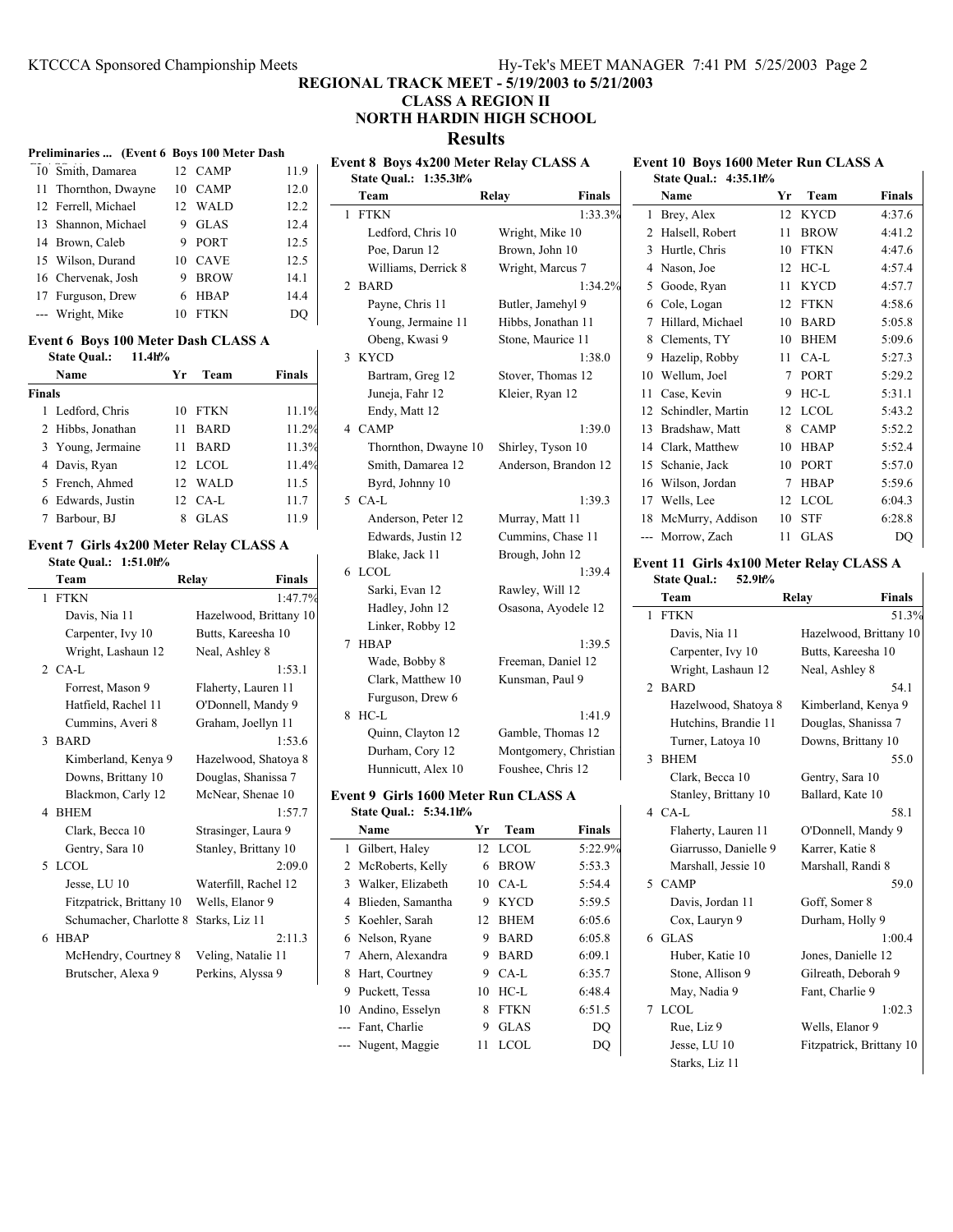**REGIONAL TRACK MEET - 5/19/2003 to 5/21/2003**

## **CLASS A REGION II NORTH HARDIN HIGH SCHOOL**

## **Results**

## **Event 12 Boys 4x100 Meter Relay CLASS A State Qual.: 45.6h%**

| <b>LaneTeam</b>       | Relay<br>Prelims      |
|-----------------------|-----------------------|
| <b>Preliminaries</b>  |                       |
| 1 FTKN                | %44.0Q                |
| Ledford, Chris 10     | Wright, Mike 10       |
| Poe, Darun 12         | Brown, John 10        |
| Williams, Derrick 8   | Wright, Marcus 7      |
| 2<br><b>BARD</b>      | % 45.2Q               |
| Payne, Chris 11       | Butler, Jamehyl 9     |
| Cotton, Jamie 12      | Hibbs, Jonathan 11    |
| Young, Jermaine 11    | Stone, Maurice 11     |
| 3 CA-L                | 46.2O                 |
| Weiss, Ron 9          | Cummins, Chase 11     |
| Edwards, Justin 12    | Murray, Matt 11       |
| Brough, John 12       | Derry, Joe 9          |
| HC-L<br>4             | 48.4Q                 |
| Gamble, Thomas 12     | Quinn, Clayton 12     |
| Booker, Marrell 10    | Rodman, Nick 10       |
| Montgomery, Christian | Durham, Cory 12       |
| 5<br><b>CAMP</b>      | 47.6Q                 |
| Thornthon, Dwayne 10  | Smith, Damarea 12     |
| Anderson, Brandon 12  | Shirley, Tyson 10     |
| Brockman, Brad 12     |                       |
| 6<br><b>GLAS</b>      | 48.6O                 |
| Shannon, Michael 9    | Barbour, BJ 8         |
| Gill, Daniel 10       | Miller, Zack 9        |
| Buford, CJ 9          | Page, Casey 10        |
| <b>KYCD</b><br>7      | 49.0O                 |
| Moody, Ryan 10        | Stover, Thomas 12     |
| Juneja, Fahr 12       | Harcourt, Alex 11     |
| Cohen, Ross 12        |                       |
| <b>LCOL</b><br>8      | 50.9Q                 |
| Rawley, Will 12       | Hadley, John 12       |
| Levine, Blake 12      | Fitzpatrick, Percy 11 |
| Schindler, Martin 12  | Wells, Lee 12         |
| 9<br><b>HBAP</b>      | 54.3                  |
| Bushnell, Tyler 10    | Wade, Bobby 8         |
| Furguson, Drew 6      | Kunsman, Paul 9       |
| Freeman, Daniel 12    |                       |

#### **Event 12 Boys 4x100 Meter Relay CLASS A State Qual.: 45.6h%**

| <br>                |                    |               |
|---------------------|--------------------|---------------|
| Team                | Relav              | <b>Finals</b> |
| Finals              |                    |               |
| <b>FTKN</b>         |                    | 44.1%         |
| Ledford, Chris 10   | Wright, Mike 10    |               |
| Poe, Darun 12       | Brown, John 10     |               |
| Williams, Derrick 8 | Wright, Marcus 7   |               |
| 2 BARD              |                    | 45.4%         |
| Payne, Chris 11     | Young, Jermaine 11 |               |
| Butler, Jamehyl 9   | Hibbs, Jonathan 11 |               |
| Grundy, Jared 12    | Obeng, Kwasi 9     |               |
|                     |                    |               |

|   | Results              |                       |
|---|----------------------|-----------------------|
|   | $3$ CA-L             | 46.6                  |
|   | Weiss, Ron 9         | Cummins, Chase 11     |
|   | Edwards, Justin 12   | Murray, Matt 11       |
|   | Brough, John 12      | Derry, Joe 9          |
|   | 4 CAMP               | 47.2                  |
|   | Thornthon, Dwayne 10 | Smith, Damarea 12     |
|   | Anderson, Brandon 12 | Shirley, Tyson 10     |
|   | Brockman, Brad 12    |                       |
|   | 5 KYCD               | 48.0                  |
|   | Moody, Ryan 10       | Stover, Thomas 12     |
|   | Juneja, Fahr 12      | Harcourt, Alex 11     |
|   | Cohen, Ross 12       |                       |
|   | $6$ HC-L             | 48.8                  |
|   | Gamble, Thomas 12    | Quinn, Clayton 12     |
|   | Durham, Cory 12      | Montgomery, Christian |
|   | Rodman, Nick 10      | Foushee, Chris 12     |
|   | 7 GLAS               | 49.6                  |
|   | Shannon, Michael 9   | Barbour, BJ 8         |
|   | Gill, Daniel 10      | Miller, Zack 9        |
|   | Buford, CJ 9         | Page, Casey 10        |
| 8 | LCOL                 | 52.3                  |
|   | Rawley, Will 12      | Hadley, John 12       |
|   | Levine, Blake 12     | Fitzpatrick, Percy 11 |
|   | Schindler, Martin 12 | Wells, Lee 12         |
|   |                      |                       |

## **Event 13 Girls 400 Meter Dash CLASS A State Qual.: 1:02.1h%**

| <b>LaneName</b> |                         |     | Team        | <b>Prelims</b> |  |  |  |  |
|-----------------|-------------------------|-----|-------------|----------------|--|--|--|--|
|                 | <b>Preliminaries</b>    |     |             |                |  |  |  |  |
|                 | 1 Forrest, Mason        | 9   | CA-L        | % 1:01.5Q      |  |  |  |  |
|                 | 2 Mitchell, Talitha     |     | 12 FTKN     | %1:02.0O       |  |  |  |  |
|                 | 3 Bryant, Kezia         | 8   | <b>FTKN</b> | 1:03.90        |  |  |  |  |
|                 | 4 Ratchford, Kendal     | 7   | <b>HBAP</b> | 1:04.40        |  |  |  |  |
|                 | 5 Jackson, Nikki        |     | 12 BARD     | 1:04.7Q        |  |  |  |  |
|                 | 6 Schumacher, Charlotte | 8   | LCOL.       | 1:07.70        |  |  |  |  |
| 7               | Rowan, Lora             | 12. | $HC-L$      | 1:05.00        |  |  |  |  |
|                 | 8 Vanover, Heather      | 11  | <b>HBAP</b> | 1:08.60        |  |  |  |  |
|                 | 9 Snyder, Mallory       | 11  | <b>BHEM</b> | 1:06.7         |  |  |  |  |
| 10              | Fischer, Sophia         |     | 12 KYCD     | 1:08.8         |  |  |  |  |
| 11.             | Autry, Carol Anne       | 9   | $CA-L$      | 1:10.2         |  |  |  |  |
|                 | --- Waterfill, Rachel   | 12  | LCOL        | NT             |  |  |  |  |

## **Event 13 Girls 400 Meter Dash CLASS A State Qual.: 1:02.1h%**

 $\mathbf{L}$ 

|               | Name                    | Yr | Team        | Finals  |  |
|---------------|-------------------------|----|-------------|---------|--|
| <b>Finals</b> |                         |    |             |         |  |
|               | 1 Mitchell, Talitha     |    | 12 FTKN     | 1:01.3% |  |
|               | 2 Forrest, Mason        | 9  | CA-L        | 1:01.4% |  |
|               | 3 Bryant, Kezia         | 8  | FTKN        | 1:03.3  |  |
|               | 4 Ratchford, Kendal     | 7  | <b>HBAP</b> | 1:04.6  |  |
|               | 5 Rowan, Lora           |    | 12 HC-L     | 1:04.9  |  |
|               | 6 Schumacher, Charlotte | 8  | <b>LCOL</b> | 1:07.6  |  |
|               | 7 Vanover, Heather      | 11 | HBAP        | 1:09.7  |  |
|               |                         |    |             |         |  |

## **Event 14 Boys 400 Meter Dash CLASS A State Qual.: 52.7h%**

|    | LaneName             | Yr | Team        | <b>Prelims</b> |
|----|----------------------|----|-------------|----------------|
|    | <b>Preliminaries</b> |    |             |                |
| 1  | Hazelwood, BJ        | 12 | <b>FTKN</b> | % 51.2Q        |
| 2  | Obeng, Kwasi         | 9  | <b>BARD</b> | 53.4Q          |
| 3  | Tatum, Scott         | 11 | $CA-L$      | 54.1Q          |
| 4  | Endy, Matt           | 12 | <b>KYCD</b> | % 52.5Q        |
| 5  | Foushee, Chris       | 12 | $HC-L$      | 54.3Q          |
| 6  | Wiggington, Joseph   | 11 | <b>BARD</b> | 54.8Q          |
| 7  | Blake, Jack          | 11 | $CA-L$      | 54.1q          |
| 8  | Osasona, Ayodele     | 12 | <b>LCOL</b> | 54.8q          |
| 9  | Stover, Thomas       | 12 | <b>KYCD</b> | 55.0           |
| 10 | Brockman, Brad       | 12 | <b>CAMP</b> | 55.9           |
| 11 | Sarki, Evan          | 12 | <b>LCOL</b> | 56.3           |
| 12 | McDaniels, Dustin    | 11 | <b>FTKN</b> | 56.6           |
| 13 | Hunnicutt, Alex      | 10 | $HC-L$      | 58.9           |
| 14 | Jordan, Adrian       | 10 | <b>CAVE</b> | 59.3           |
| 15 | Stewart, Dakota      | 9  | <b>CAVE</b> | 1:01.2         |
| 16 | Dabney, Nick         | 8  | <b>CAMP</b> | 1:01.3         |
| 17 | Miller, Zack         | 9  | <b>GLAS</b> | 1:01.8         |
| 18 | Bushnell, Tyler      | 10 | <b>HBAP</b> | 1:02.2         |
| 19 | Albany, Austin       | 11 | <b>GLAS</b> | 1:04.7         |

## **Event 14 Boys 400 Meter Dash CLASS A**

**State Qual.: 52.7h%**

|               | Name                 | Уr | Team              | <b>Finals</b> |
|---------------|----------------------|----|-------------------|---------------|
| <b>Finals</b> |                      |    |                   |               |
| 1             | Hazelwood, BJ        |    | 12 FTKN           | 51.5%         |
|               | 2 Endy, Matt         |    | 12 KYCD           | 51.8%         |
|               | 3 Tatum, Scott       |    | $11 \text{ CA-L}$ | 52.0%         |
|               | 4 Foushee, Chris     |    | $12$ HC-L         | 53.7          |
|               | 5 Obeng, Kwasi       | 9  | <b>BARD</b>       | 54.5          |
|               | 6 Blake, Jack        | 11 | CA-L              | 55.1          |
|               | 7 Wiggington, Joseph | 11 | <b>BARD</b>       | 55.7          |
| 8             | Osasona, Ayodele     | 12 | LCOL.             | 56.2          |

 $\overline{1}$ 

 $\mathbf{I}$ 

#### **Event 15 Girls 300 Meter Hurdles CLASS A State Qual.: 49.3h%**

|                      | LaneName            | Yr | Team        | <b>Prelims</b> |  |  |
|----------------------|---------------------|----|-------------|----------------|--|--|
| <b>Preliminaries</b> |                     |    |             |                |  |  |
| 1                    | Graham, Joellyn     | 11 | CA-L        | %49.3O         |  |  |
|                      | 2 Gibbs, Beth       | 11 | <b>KYCD</b> | 50.0O          |  |  |
|                      | 3 Brown, Dominique  | 11 | <b>FTKN</b> | 51.7Q          |  |  |
|                      | 4 England, Brittany | 9  | <b>CAVE</b> | 55.4Q          |  |  |
|                      | 5 May, Nadia        | 9  | <b>GLAS</b> | 56.0O          |  |  |
|                      | 6 Mathis, Nika      | 9  | <b>BARD</b> | 58.6O          |  |  |
|                      | 7 Hubbard, Valerie  | 9  | <b>BARD</b> | 57.9O          |  |  |
| 8                    | Fant, Charlie       | 9  | <b>GLAS</b> | 1:01.80        |  |  |
| 9.                   | Mudd, Kate          | 9  | <b>BHEM</b> | 59.9           |  |  |
|                      | 10 Jesse, LU        | 10 | LCOL        | 1:03.6         |  |  |
| 11                   | Starks, Liz         | 11 | <b>LCOL</b> | 1:06.7         |  |  |
|                      |                     |    |             |                |  |  |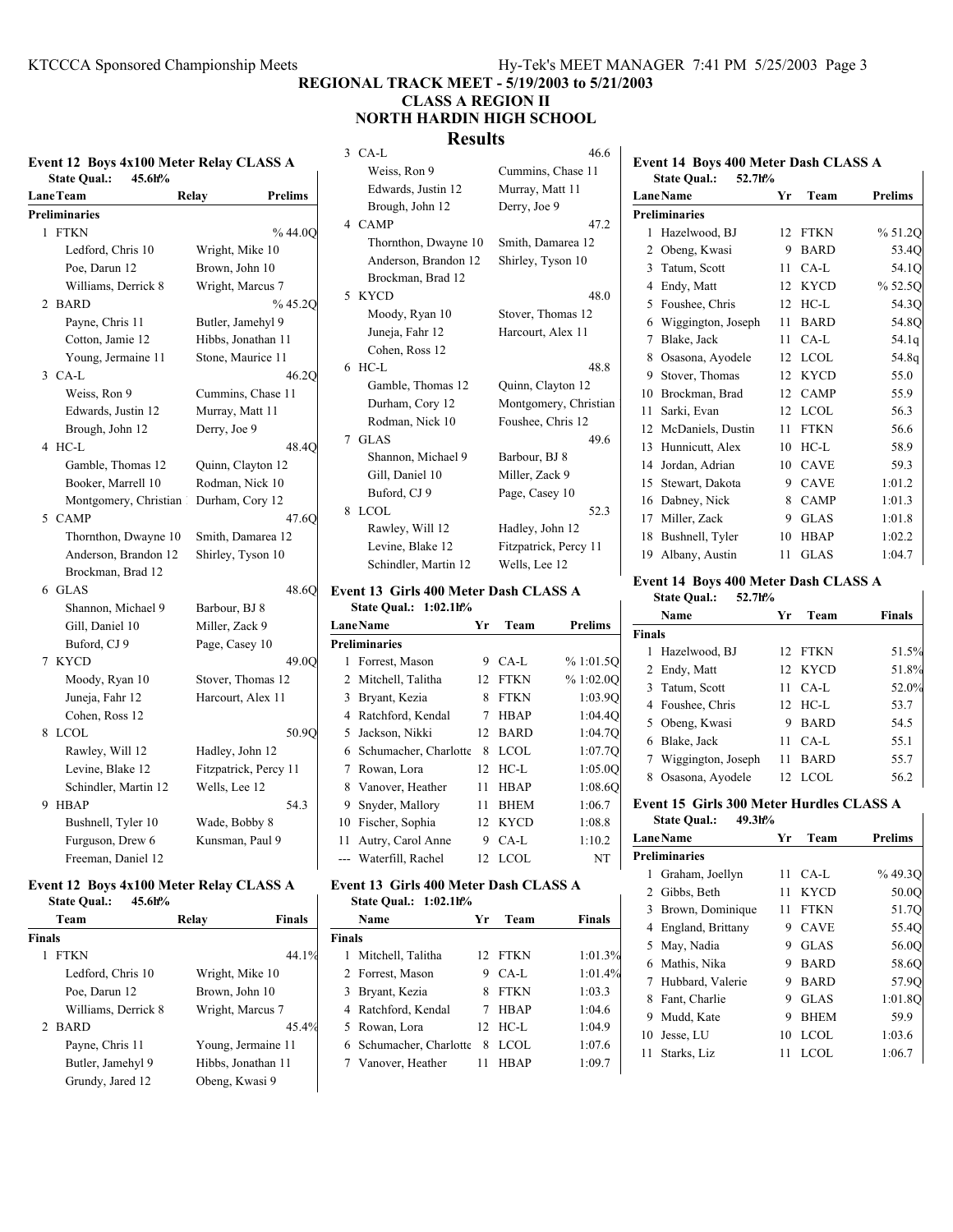## **REGIONAL TRACK MEET - 5/19/2003 to 5/21/2003**

## **CLASS A REGION II NORTH HARDIN HIGH SCHOOL**

 $\mathbf{R}$ 

| Event 15 Girls 300 Meter Hurdles CLASS A |        |  |
|------------------------------------------|--------|--|
| <b>State Qual.:</b>                      | 49.3h% |  |

 $\mathbf{I}$ 

|        | Name                | Yr | Team        | <b>Finals</b> |  |  |
|--------|---------------------|----|-------------|---------------|--|--|
| Finals |                     |    |             |               |  |  |
|        | Gibbs, Beth         | 11 | <b>KYCD</b> | 46.9%         |  |  |
|        | 2 Graham, Joellyn   | 11 | CA-L        | 47.5%         |  |  |
|        | 3 Brown, Dominique  | 11 | <b>FTKN</b> | 51.4          |  |  |
|        | 4 England, Brittany | 9  | <b>CAVE</b> | 56.4          |  |  |
|        | 5 Hubbard, Valerie  | 9  | <b>BARD</b> | 57.6          |  |  |
|        | 6 Mathis, Nika      | 9  | <b>BARD</b> | 58.5          |  |  |
|        | May, Nadia          | 9  | <b>GLAS</b> | 58.7          |  |  |
| 8      | Fant, Charlie       |    | <b>GLAS</b> | 1:03.0        |  |  |
|        |                     |    |             |               |  |  |

## **Event 16 Boys 300 Meter Hurdles CLASS A**

| 42.2h%<br><b>State Qual.:</b> |                            |     |             |         |  |  |
|-------------------------------|----------------------------|-----|-------------|---------|--|--|
|                               | <b>Lane Name</b>           | Yr  | Team        | Prelims |  |  |
|                               | Preliminaries              |     |             |         |  |  |
|                               | 1 Kleier, Ryan             |     | 12 KYCD     | 42.7Q   |  |  |
|                               | 2 Gamble, Thomas           |     | 12 HC-L     | 44.9Q   |  |  |
|                               | 3 Hood, Cornelius          |     | 12 FTKN     | 45.20   |  |  |
|                               | 4 Montgomery, Christian 10 |     | $HC-L$      | 45.8Q   |  |  |
|                               | 5 Bartram, Greg            |     | 12 KYCD     | 45.3Q   |  |  |
|                               | 6 Weiss, Ron               | 9.  | $CA-L$      | 46.8Q   |  |  |
|                               | 7 Hubbard, Spencer         | 11  | <b>BARD</b> | 46.8Q   |  |  |
|                               | 8 Slider, William          | 10  | <b>BROW</b> | 47.10   |  |  |
| 9.                            | Byrd, Johnny               | 10. | <b>CAMP</b> | 47.0    |  |  |
|                               | 10 Hibbs, Frankie          | 11  | <b>BARD</b> | 47.5    |  |  |
| 11.                           | Levine, Blake              |     | $12$ LCOL   | 48.2    |  |  |
|                               | 12 Rafla, Andrew           | 9   | CA-L        | 52.6    |  |  |

## **Event 16 Boys 300 Meter Hurdles CLASS A**

|               | 42.2h%<br><b>State Qual.:</b>   |    |             |               |
|---------------|---------------------------------|----|-------------|---------------|
|               | Name                            | Yr | Team        | <b>Finals</b> |
| <b>Finals</b> |                                 |    |             |               |
|               | 1 Kleier, Ryan                  |    | 12 KYCD     | 42.1%         |
|               | 2 Bartram, Greg                 |    | 12 KYCD     | 43.8          |
|               | 3 Gamble, Thomas                |    | $12$ HC-L   | 43.8          |
|               | 4 Hood, Cornelius               |    | 12 FTKN     | 44.5          |
|               | 5 Hubbard, Spencer              | 11 | <b>BARD</b> | 45.7          |
|               | 6 Slider, William               | 10 | <b>BROW</b> | 47.4          |
|               | 7 Montgomery, Christial 10 HC-L |    |             | 50.0          |
| 8             | Weiss, Ron                      | 9  | $CA-I$ .    | 50.6          |

#### **Event 17 Girls 800 Meter Dash CLASS A State Qual.: 2:29.6h%**

| 9.400 Vual 4.47.007 |                       |    |             |        |
|---------------------|-----------------------|----|-------------|--------|
|                     | Name                  | Уr | Team        | Finals |
|                     | 1 Campbell, Colleen   |    | <b>LCOL</b> | 2:32.8 |
|                     | 2 Anderson, Bethany   | 9  | CA-L        | 2:34.4 |
|                     | 3 Nugent, Maggie      | 11 | <b>LCOL</b> | 2:36.2 |
|                     | 4 Rowland, Lynnesy    | 9  | $CA-I.$     | 2:38.8 |
|                     | 5 Ballard, Kate       | 10 | <b>BHEM</b> | 2:39.0 |
|                     | 6 Strasinger, Laura   | 9  | <b>BHEM</b> | 2:40.3 |
|                     | 7 T0ner, Kaitlin      | 10 | <b>KYCD</b> | 2:41.5 |
|                     | 8 Rowan, Lora         | 12 | HC-L        | 2:44.9 |
| 9                   | <b>MACINTYRE, Kim</b> | 10 | <b>BARD</b> | 2:48.8 |

| <b>Results</b> |                              |  |        |        |  |
|----------------|------------------------------|--|--------|--------|--|
|                | 10 McHendry, Courtney 8 HBAP |  |        | 3:05.4 |  |
|                | 11 Brutscher, Alexa          |  | 9 HBAP | 3:34.1 |  |

| Event 18 Boys 800 Meter Dash CLASS A |        |                       |               |  |
|--------------------------------------|--------|-----------------------|---------------|--|
|                                      |        |                       |               |  |
| Name                                 | Yr     | Team                  | <b>Finals</b> |  |
| Endy, Matt                           | 12     | <b>KYCD</b>           | 1:58.3%       |  |
| Hazelwood, BJ                        | 12     | <b>FTKN</b>           | 2:01.0%       |  |
| Wells, Bill                          | 12     | <b>STF</b>            | 2:07.9        |  |
| Moody, Ryan                          | 10     | <b>KYCD</b>           | 2:09.5        |  |
| Hillard, Adam                        | 12     | <b>BARD</b>           | 2:10.9        |  |
| Hillard, Michael                     | 10     | <b>BARD</b>           | 2:12.8        |  |
| Payne, Chris                         | 10     | <b>FTKN</b>           | 2:14.1        |  |
| Hoffmann, Johannes                   | 11     | $CA-L$                | 2:14.5        |  |
| Foushee, Chris                       | 12     | $HC-L$                | 2:15.5        |  |
| Walsh, Chris                         | 10     | $CA-L$                | 2:17.7        |  |
| Clements, TY                         | 10     | <b>BHEM</b>           | 2:20.5        |  |
| Linker, Robby                        | 12     | <b>LCOL</b>           | 2:21.7        |  |
| Martin, Darren                       | 11     | $HC-L$                | 2:22.1        |  |
| Wellum, Joel                         | $\tau$ | PORT                  | 2:26.0        |  |
| Freeman, Daniel                      | 12     | <b>HBAP</b>           | 2:26.2        |  |
| Fitzpatrick, Percy                   | 11     | <b>LCOL</b>           | 2:27.9        |  |
| Wray, Landon                         | 10     | <b>GLAS</b>           | 2:35.0        |  |
| Tooley, Dontez                       | 8      | <b>GLAS</b>           | 2:37.1        |  |
| Schanie, Jack                        | 10     | PORT                  | 2:37.7        |  |
| Clark, Matthew                       | 10     | <b>HBAP</b>           | 2:42.6        |  |
| Jeter, Eric                          | 6      | <b>BROW</b>           | 2:44.7        |  |
|                                      |        | State Qual.: 2:03.2h% |               |  |

## **Event 19 Girls 200 Meter Dash CLASS A**

|    | <b>State Qual.:</b><br>27.1h% |    |             |                |
|----|-------------------------------|----|-------------|----------------|
|    | <b>LaneName</b>               | Yr | Team        | <b>Prelims</b> |
|    | <b>Preliminaries</b>          |    |             |                |
| 1  | Davis, Nia                    | 11 | <b>FTKN</b> | %25.9Q         |
| 2  | Ashley, Marsha                | 12 | <b>FTKN</b> | % 26.7Q        |
| 3  | Forrest, Mason                | 9  | $CA-L$      | %26.9Q         |
| 4  | Hazelwood, Shatoya            | 8  | <b>BARD</b> | 27.9Q          |
| 5  | Stanley, Brittany             | 10 | <b>BHEM</b> | 28.7Q          |
| 6  | Bradley, Brennetta            | 10 | <b>CAVE</b> | 29.0Q          |
| 7  | Charasika, Itayai             | 12 | <b>KYCD</b> | 28.3q          |
| 8  | Vanover, Heather              | 11 | <b>HBAP</b> | 29.7q          |
| 9  | Marshall, Randi               | 8  | $CA-I$      | 29.8           |
| 10 | Davis, Jordan                 | 11 | <b>CAMP</b> | 29.9           |
| 11 | Ratchford, Kendal             | 7  | <b>HBAP</b> | 30.2           |
| 12 | Streat, Shameka               | 9  | <b>BARD</b> | 30.3           |
| 13 | Whitlow, Jerrica              | 11 | <b>CAVE</b> | 30.5           |
| 14 | Fitzpatrick, Brittany         | 10 | <b>LCOL</b> | 30.8           |
| 15 | Durham, Holly                 | 9  | <b>CAMP</b> | 31.1           |
| 16 | Jesse, LU                     | 10 | LCOL        | 32.1           |
| 17 | May, Nadia                    | 9  | <b>GLAS</b> | 32.4           |
| 18 | Seitz, Rachel                 | 9  | PORT        | 34.1           |
| 19 | Nethery, Rachel               | 9  | PORT        | 35.2           |
|    |                               |    |             |                |

|               | <b>State Qual.:</b><br>27.1h%        |    |             |                |
|---------------|--------------------------------------|----|-------------|----------------|
|               | Name                                 | Yг | Team        | Finals         |
| <b>Finals</b> |                                      |    |             |                |
| 1             | Davis, Nia                           | 11 | <b>FTKN</b> | 26.4%          |
| 2             | Ashley, Marsha                       | 12 | <b>FTKN</b> | 26.7%          |
| 3             | Forrest, Mason                       | 9  | CA-L        | 27.4           |
| 4             | Hazelwood, Shatoya                   | 8  | <b>BARD</b> | 27.4           |
| 5             | Charasika, Itayai                    | 12 | <b>KYCD</b> | 28.2           |
| 6             | Bradley, Brennetta                   | 10 | <b>CAVE</b> | 28.8           |
| 7             | Stanley, Brittany                    | 10 | <b>BHEM</b> | 29.1           |
| 8             | Vanover, Heather                     | 11 | <b>HBAP</b> | 29.5           |
|               | Event 20 Boys 200 Meter Dash CLASS A |    |             |                |
|               | <b>State Qual.:</b><br>$23.2h$ %     |    |             |                |
|               | <b>LaneName</b>                      | Yr | Team        | <b>Prelims</b> |
|               | <b>Preliminaries</b>                 |    |             |                |
| 1.            | Ledford, Chris                       | 10 | <b>FTKN</b> | % 22.70        |
| 2             | Young, Jermaine                      | 11 | <b>BARD</b> | 23.30          |
| 3             | Davis, Ryan                          | 12 | LCOL        | 23.5Q          |

4 24.3Q Tatum, Scott 11 CA-L 5 23.8Q French, Ahmed 12 WALD 6 24.0Q Smith, Damarea 12 CAMP 7 24.3Q Blake, Jack 11 CA-L 8 Wilson, Durand 10 CAVE 26.1Q 9 Williams, Derrick 8 FTKN 24.0 10 Kleier, Ryan 12 KYCD 24.2 11 Thornthon, Dwayne 10 CAMP 24.5 12 Rawley, Will 12 LCOL 24.5 13 Brown, Caleb 9 PORT 25.4 14 26.4 Gill, Daniel 10 GLAS

**Event 19 Girls 200 Meter Dash CLASS A**

| Event 20 Boys 200 Meter Dash CLASS A |                    |  |         |      |  |
|--------------------------------------|--------------------|--|---------|------|--|
|                                      | 19 Kunsman, Paul   |  | 9 HBAP  | 28.6 |  |
|                                      | 18 Chervenak, Josh |  | 9 BROW  | 27.9 |  |
|                                      | 17 Stewart, Dakota |  | 9 CAVE  | 27.5 |  |
|                                      | 16 Jordan, Adrian  |  | 10 CAVE | 27.4 |  |
|                                      | 15 Slider, William |  | 10 BROW | 26.9 |  |

## **State Qual.: 23.2h%**

|               | Name              | Yr | Team        | Finals |
|---------------|-------------------|----|-------------|--------|
| <b>Finals</b> |                   |    |             |        |
|               | 1 Ledford, Chris  |    | 10 FTKN     | 23.0%  |
|               | 2 Davis, Ryan     |    | 12 LCOL     | 23.1%  |
|               | 3 Young, Jermaine | 11 | <b>BARD</b> | 23.5   |
|               | 4 Tatum, Scott    |    | 11 CA-L     | 23.7   |
|               | 5 Blake, Jack     | 11 | $CA-I$      | 23.7   |
|               | 6 French, Ahmed   |    | 12 WALD     | 24.1   |
|               | 6 Smith, Damarea  |    | 12 CAMP     | 24.1   |
| 8             | Wilson, Durand    |    | <b>CAVE</b> | 25.3   |
|               |                   |    |             |        |

 $\mathbf{I}$ 

 $\overline{1}$ 

#### **Event 21 Girls 3200 Meter Run CLASS A State Qual.: 12:30.4h%**

| <b>Name</b>      | Yr Team | <b>Finals</b> |
|------------------|---------|---------------|
| 1 Gilbert, Haley | 12 LCOL | 12:08.9%      |
| 2 Nugent, Maggie | 11 LCOL | 12:29.9%      |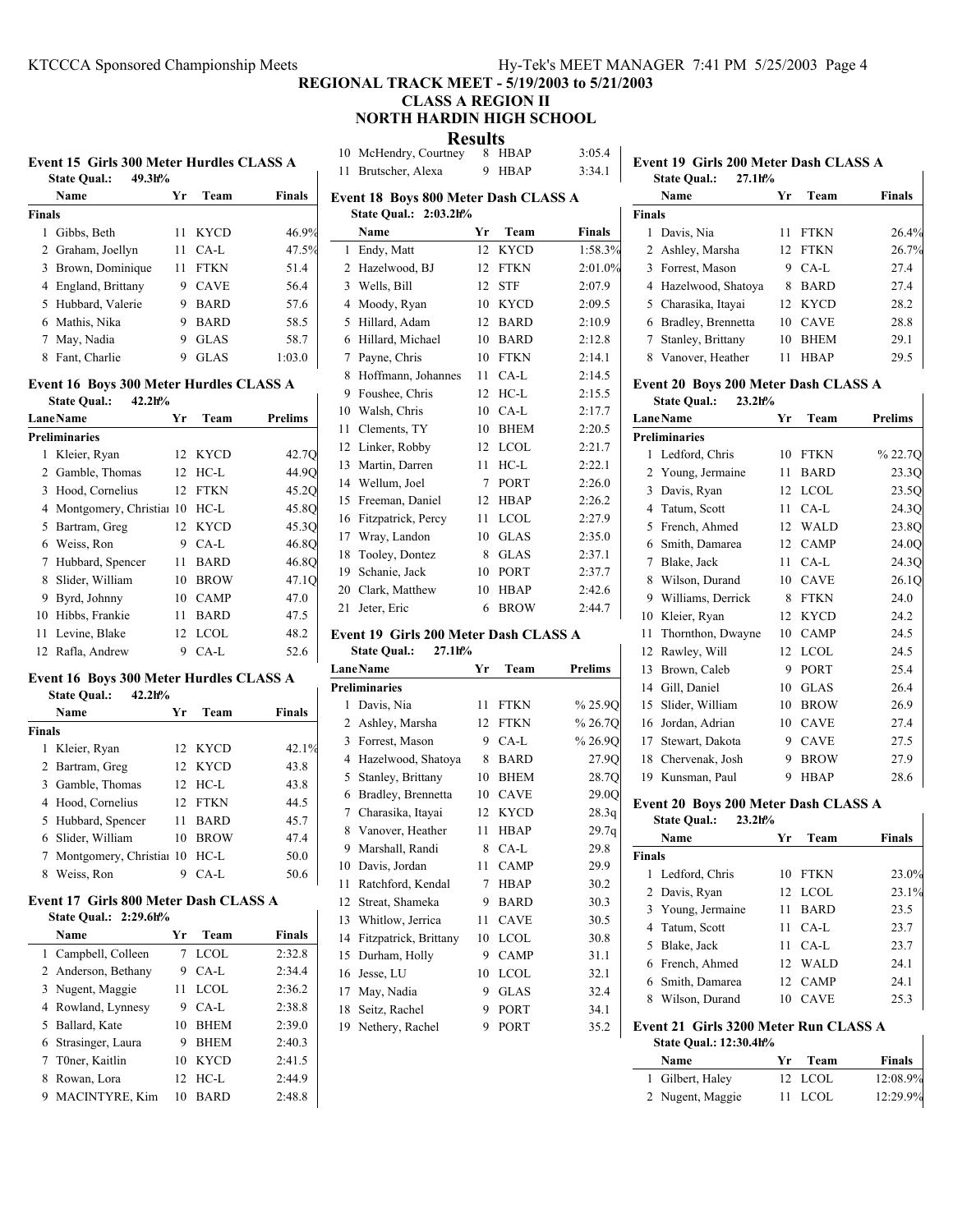# **REGIONAL TRACK MEET - 5/19/2003 to 5/21/2003**

## **CLASS A REGION II NORTH HARDIN HIGH SCHOOL**

## **Results**

|  |  | (Event 21 Girls 3200 Meter Run CLASS A) |  |  |
|--|--|-----------------------------------------|--|--|
|--|--|-----------------------------------------|--|--|

| 3 McRoberts, Kelly    |   | 6 BROW  | 13:06.0 |
|-----------------------|---|---------|---------|
| 4 Koehler, Sarah      |   | 12 BHEM | 13:07.5 |
| 5 Ahern, Alexandra    |   | 9 BARD  | 13:23.8 |
| 6 Nelson, Ryane       |   | 9 BARD  | 13:39.3 |
| 7 Hatfield, Rachel    |   | 11 CA-L | 14:03.5 |
| 8 Kettering, Emily    |   | 9 KYCD  | 15:52.3 |
| 9 Andino, Esselyn     |   | 8 FTKN  | 16:34.0 |
| --- Blieden, Samantha | 9 | KYCD    | DO      |

#### **Event 22 Boys 3200 Meter Run CLASS A State Qual.: 10:28.4h%**

|     | Name               | Yr               | Team        | <b>Finals</b> |
|-----|--------------------|------------------|-------------|---------------|
| 1   | Brey, Alex         |                  | 12 KYCD     | 10:19.0%      |
|     | 2 Halsell, Robert  | 11               | <b>BROW</b> | 10:21.6%      |
|     | 3 Nason, Joe       | 12               | $HC-I$      | 10:31.3       |
|     | 4 Hurtle, Chris    | 10               | <b>FTKN</b> | 10:56.5       |
|     | 5 Henn, Bryan      | 8                | <b>KYCD</b> | 11:00.0       |
|     | 6 Cole, Logan      | 12               | <b>FTKN</b> | 11:05.6       |
| 7   | Bowling, Chad      | 10               | $HC-I$      | 11:18.2       |
| 8   | Hulsey, Will       | 12 <sup>12</sup> | CA-L        | 11:23.6       |
| 9   | Hillard, Michael   | 10               | <b>BARD</b> | 11:51.3       |
| 10. | Jenkins, Jason     | 11               | <b>BARD</b> | 12:51.8       |
| 11  | McClain, Bryan     | 7                | <b>HBAP</b> | 12:55.7       |
|     | 12 Wells, Lee      | 12               | <b>LCOL</b> | 13:16.5       |
| 13  | Bradshaw, Matt     | 8                | <b>CAMP</b> | 13:28.6       |
| 14  | Greenwell, Patrick | 10               | <b>BHEM</b> | 13:58.8       |

# **Event 23 Girls 4x400 Meter Relay CLASS A**

| <b>State Qual.: 4:23.7h%</b> |  |
|------------------------------|--|
|------------------------------|--|

| Relay<br><b>Finals</b>                       |
|----------------------------------------------|
| 4:17.5%                                      |
| Bryant, Kezia 8                              |
| Carpenter, Ivy 10                            |
| Hazelwood, Brittany 10                       |
| 4:17.9%                                      |
| Forrest, Mason 9                             |
| Flaherty, Lauren 11                          |
| O'Donnell, Mandy 9                           |
| 4:28.1                                       |
| Ballard, Kate 10                             |
| Mudd, Kate 9                                 |
|                                              |
| 4:31.0                                       |
| Kimberland, Kenya 9<br>Hickman, Cassandra 11 |
| McNear, Shenae 10                            |
| Hazelwood, Shatoya 8<br>Nelson, Ryane 9      |
| 4:32.5                                       |
| Fischer, Sophia 12                           |
| Irwin, Whitney 10                            |
| 4:36.1                                       |
| Schumacher, Charlotte 8                      |
| Davis, Kara 9                                |
| Wells, Elanor 9                              |
|                                              |

| 7 HBAP               | 4:57.9              |
|----------------------|---------------------|
| Vanover, Heather 11  | Veling, Natalie 11  |
| Perkins, Alyssa 9    | Ratchford, Kendal 7 |
| McHendry, Courtney 8 |                     |

## **Event 24 Boys 4x400 Meter Relay CLASS A State Qual.: 3:36.8h%**

|    | Team                  | <b>Finals</b><br>Relay |
|----|-----------------------|------------------------|
| 1. | <b>KYCD</b>           | 3:34.6%                |
|    | Brey, Alex 12         | Bartram, Greg 12       |
|    | Endy, Matt 12         | Moody, Ryan 10         |
|    | Kleier, Ryan 12       |                        |
|    | 2 FTKN                | 3:36.4%                |
|    | Hazelwood, BJ 12      | Payne, Chris 10        |
|    | Wright, Mike 10       | Brown, John 10         |
|    | McDaniels, Dustin 11  | Williams, Tramarcus 7  |
| 3  | <b>BARD</b>           | 3:39.7                 |
|    | Payne, Chris 11       | Hibbs, Jonathan 11     |
|    | Hillard, Adam 12      | Butler, Jamehyl 9      |
|    | Obeng, Kwasi 9        | Wiggington, Joseph 11  |
|    | $4$ CA-L              | 3:45.8                 |
|    | Tatum, Scott 11       | Blake, Jack 11         |
|    | Walsh, Chris 10       | Hoffmann, Johannes 11  |
|    | Anderson, Peter 12    | Edwards, Justin 12     |
|    | 5 LCOL                | 3:50.3                 |
|    | Sarki, Evan 12        | Rawley, Will 12        |
|    | Hadley, John 12       | Osasona, Ayodele 12    |
|    | Fitzpatrick, Percy 11 | Linker, Robby 12       |
|    | <b>HBAP</b>           | DO                     |
|    | Bushnell, Tyler 10    | Wade, Bobby 8          |
|    | Freeman, Daniel 12    | York, Seth 12          |
|    | Clark, Matthew 10     | Kunsman, Paul 9        |

#### **Event 25 Girls Shot Put CLASS A State Qual.: 31-09%**

|    | statt Vuan.<br>$\boldsymbol{\mathsf{u}}$ - $\boldsymbol{\mathsf{v}}$ / $\boldsymbol{\mathsf{v}}$ |    |             |           |
|----|--------------------------------------------------------------------------------------------------|----|-------------|-----------|
|    | Name                                                                                             | Yr | Team        | Finals    |
| 1  | Willoughby, Megan                                                                                | 12 | $HC-L$      | 31-02.00  |
| 2  | Bailey, Cherrelle                                                                                | 9  | <b>FTKN</b> | 31-01.00  |
| 3  | Weathers, Brittany                                                                               | 8  | <b>BARD</b> | 28-05.00  |
| 4  | Pask, Rhiann                                                                                     | 12 | <b>LCOL</b> | 26-11.00  |
| 5  | Clark, Katie                                                                                     | 12 | <b>BHEM</b> | 26-06.00  |
| 6  | Rogers, Shanice                                                                                  | 9  | <b>BARD</b> | 25-06.00  |
| 7  | Reiner, Elizabeth                                                                                | 9  | <b>KYCD</b> | 25-02.50  |
| 8  | Kortz, Kasey                                                                                     | 11 | <b>STF</b>  | 24-06.00  |
| 9  | Quinn, Katie                                                                                     | 9  | $HC-L$      | 21-09.00  |
| 9  | Johnson, Ashley                                                                                  | 10 | <b>STF</b>  | 21-09.00  |
| 11 | Fishback, Ashley                                                                                 | 10 | CA-L        | 20-02.50  |
| 12 | Furtkamp, Sarah                                                                                  | 11 | $CA-L$      | 20-02.00  |
|    | <b>Event 26 Boys Shot Put CLASS A</b><br><b>State Qual.:</b><br>43-09%                           |    |             |           |
|    | Name                                                                                             | Yr | Team        | Finals    |
| 1  | Cohen, Ross                                                                                      | 12 | <b>KYCD</b> | 47-00.00% |
| 2  | Yumas, Jace                                                                                      | 12 | <b>BARD</b> | 46-07.00% |
| 3  | Ritchie, David                                                                                   | 11 | <b>BHEM</b> | 44-05.00% |
| 4  | Copley, Preston                                                                                  | 12 | <b>KYCD</b> | 42-07.00  |

| 5 Mattingly, Barrett |     | 12 BARD     | $42 - 04.00$ |
|----------------------|-----|-------------|--------------|
| 6 Page, Casey        | 10  | <b>GLAS</b> | $40 - 10.00$ |
| 7 Smith, Deairon     | 11  | <b>FTKN</b> | 39-03.00     |
| 8 Brockman, Brad     |     | 12 CAMP     | 36-11.00     |
| 9 Durham, Cory       |     | $12$ HC-L   | 36-09.00     |
| 10 Weedman, Daniel   | 9   | $CA-I$      | 35-10.00     |
| 11 Russell, Marcus   |     | 12 FTKN     | 35-06.00     |
| 12 Yenowine, Phil    | 9   | <b>STF</b>  | 32-05.00     |
| 13 Meyer, Billy      | 10  | CA-L        | 30-11.00     |
| 14 Gaines, Matt      | 8   | <b>CAMP</b> | 29-05.00     |
| 15 Schindler, Martin | 12. | LCOL        | 25-09.00     |
| 16 Hadley, John      | 12. | LCOL        | 25-00.00     |

#### **Event 27 Girls Discus Throw CLASS A State Qual.: 95-02%**

|    | Name                  | Уr              | Team        | <b>Finals</b> |
|----|-----------------------|-----------------|-------------|---------------|
| 1  | Pask, Rhiann          |                 | 12 LCOL     | 85-07         |
| 2  | Hutchins, Brandie     | 11              | <b>BARD</b> | 83-04         |
|    | 3 Willoughby, Megan   | 12              | $HC-I$      | $82 - 11$     |
|    | 4 Lopez, Jackie       | 9               | <b>FTKN</b> | 78-10         |
|    | 5 Hesselbrock, Katie  | 12 <sub>1</sub> | <b>BHEM</b> | 70-09         |
| 6  | Rogers, Shanice       | 9               | <b>BARD</b> | 70-07         |
| 7  | Johnson, Ashley       | 10              | <b>STF</b>  | $52 - 11$     |
| 8  | Karrer, Katie         | 8               | CA-L        | $51-04$       |
| 9  | Quinn, Katie          | 9               | $HC-L$      | 49-00         |
| 10 | Reiner, Elizabeth     | 9               | <b>KYCD</b> | 47-07         |
| 11 | Neal, Ashley          | 8               | <b>FTKN</b> | 40-09         |
|    | Fitzpatrick, Brittany | 10              | LCOL        | <b>ND</b>     |
|    | Fishback, Ashley      | 10              | CA-L        | ND            |
|    |                       |                 |             |               |

## **Event 28 Boys Discus Throw CLASS A State Qual.: 126-11%**

|    | Name                 | Уr  | Team        | <b>Finals</b> |
|----|----------------------|-----|-------------|---------------|
|    | 1 Cohen, Ross        |     | 12 KYCD     | 154-03%       |
|    | 2 Barnes, Wesley     | 12  | <b>BARD</b> | 118-00        |
|    | 3 Copley, Preston    |     | 12 KYCD     | J118-00       |
|    | 4 Mattingly, Elliott | 9   | <b>BARD</b> | 113-08.50     |
|    | 5 Page, Casey        | 10  | <b>GLAS</b> | $107 - 02$    |
|    | 6 Hall, Curtis       | 10  | $CA-L$      | 99-03.50      |
|    | 7 Hood, Cornelius    | 12  | FTKN        | 96-06         |
|    | 8 Weedman, Daniel    | 9   | $CA-I$      | 95-04         |
|    | 9 Levine, Blake      |     | 12 LCOL     | 87-07.50      |
| 10 | Russell, Marcus      | 12. | FTKN        | $79-10$       |
|    | Durham, Cory         | 12. | HC-L        | 76-02         |

#### **Event 29 Girls Long Jump CLASS A State Qual.: 15-06%**

|   | Name                 | Уr | Team        | <b>Finals</b> |
|---|----------------------|----|-------------|---------------|
|   | 1 Brown, Dominique   | 11 | <b>FTKN</b> | 17-05.00%     |
|   | 2 Ashley, Marsha     |    | 12 FTKN     | 17-01.75%     |
|   | 3 Hickman, Cassandra | 11 | <b>BARD</b> | 16-04.75%     |
|   | 4 Gibbs, Beth        | 11 | <b>KYCD</b> | 16-01.75%     |
|   | 5 Bradley, Brennetta | 10 | <b>CAVE</b> | 15-00.00      |
|   | 6 Charasika, Itayai  |    | 12 KYCD     | 14-10.75      |
|   | 7 Gahfer, Lauren     | 11 | $HC-I$      | 14-09.00      |
| 8 | Davis, Kara          |    | LCOL.       | 14-03.00      |

 $\overline{1}$